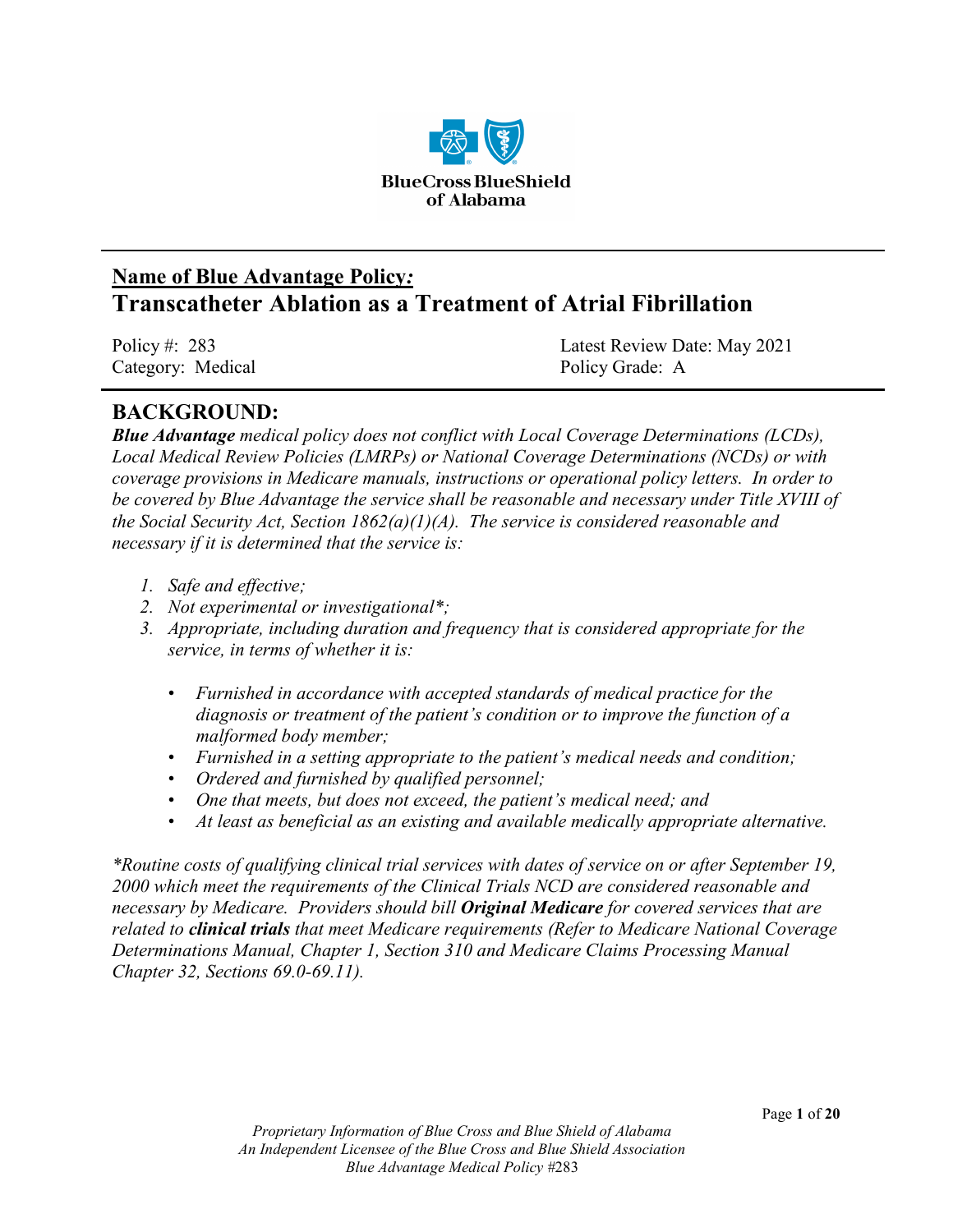### **POLICY:**

**Blue Advantage** will treat **transcatheter radiofrequency or cryoablation to treat atrial fibrillation** as a **covered benefit** when used as a treatment for either of the following indications, which have failed to respond to adequate trials of antiarrhythmic medications:

- 1. Symptomatic paroxysmal or symptomatic persistent atrial fibrillation; or
- 2. As an alternative to atrioventricular nodal ablation and pacemaker insertion in patients with class II or III congestive heart failure and symptomatic atrial fibrillation.

**Blue Advantage** will treat **transcatheter radiofrequency ablation or cryoablation to treat atrial fibrillation** as a **covered benefit** when used as an **initial treatment** for patients with **recurrent symptomatic paroxysmal atrial fibrillation** (>1 episode, with 4 or fewer episodes in the previous 6 months) in whom a **rhythm control strategy** is desired.

**Blue Advantage** will treat **repeat radiofrequency ablation or cryoablation** as a **covered benefit** in patients with **recurrence of atrial fibrillation and/or development of atrial flutter following the initial procedure.**

**Blue Advantage** will treat **transcatheter radiofrequency ablation or cryoablation to treat atrial fibrillation** as a **non-covered benefit** and as **investigational** as a treatment **for all indications including, but not limited to cases of atrial fibrillation that do not meet the criteria outlined above**.

*Blue Advantage does not approve or deny procedures, services, testing, or equipment for our members. Our decisions concern coverage only. The decision of whether or not to have a certain test, treatment or procedure is one made between the physician and his/her patient. Blue Advantage administers benefits based on the members' contract and medical policies. Physicians should always exercise their best medical judgment in providing the care they feel is most appropriate for their patients. Needed care should not be delayed or refused because of a coverage determination.*

## **DESCRIPTION OF PROCEDURE OR SERVICE:**

Atrial fibrillation (AF) frequently arises from an abnormal focus at or near the junction of the pulmonary veins and the left atrium, thus leading to the feasibility of more focused ablation techniques directed at these structures. Catheter-based ablation, using radiofrequency ablation (RFA) or cryoablation, is being studied as a treatment option for various types of AF.

#### **Atrial Fibrillation**

Atrial fibrillation (AF) is the most common cardiac arrhythmia, with an estimated prevalence of 0.4% of the population, increasing with age. The underlying mechanism of AF involves interplay between electrical triggering events and the myocardial substrate that permits propagation and maintenance of the aberrant electrical circuit. The most common focal trigger of AF appears to be located within the cardiac muscle that extends into the pulmonary veins.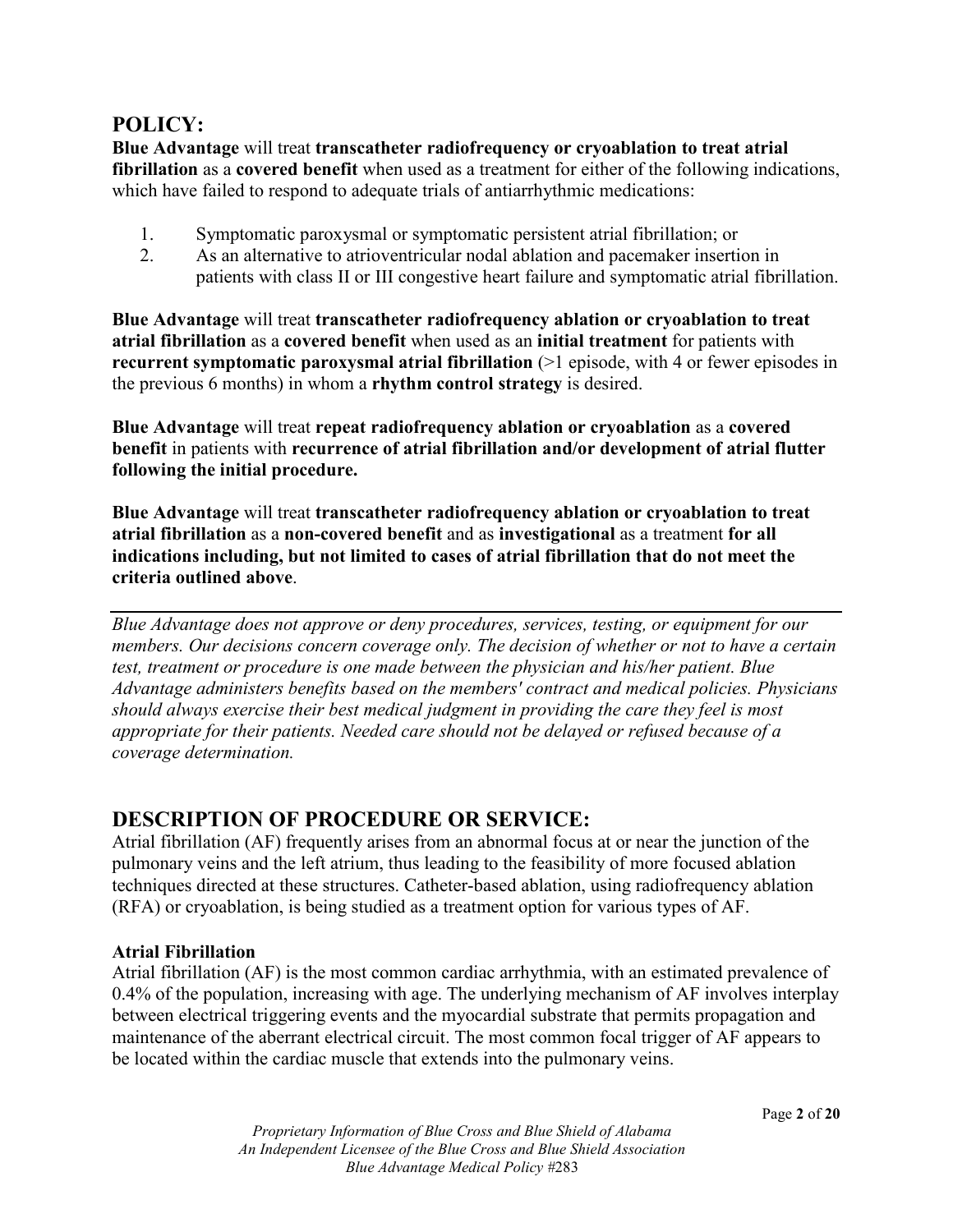AF accounts for approximately one-third of hospitalizations for cardiac rhythm disturbances. Symptoms of AF (e.g., palpitations, decreased exercise tolerance, dyspnea) are primarily related to poorly controlled or irregular heart rate. The loss of atrioventricular (AV) synchrony results in a decreased cardiac output, which can be significant in patients with compromised cardiac function. In addition, patients with AF are at higher risk for stroke, with anticoagulation is typically recommended. AF is also associated with other cardiac conditions, such as valvular heart disease, heart failure, hypertension, and diabetes. Although episodes of AF can be converted to normal sinus rhythm using pharmacologic or electroshock conversion, the natural history of AF is that of recurrence, thought to be related to fibrillation-induced anatomic and electrical remodeling of the atria.

AF can be subdivided into three types:

- paroxysmal (episodes that last fewer than 7 days and are self-terminating),
- persistent (episodes that last for more than 7 days and can be terminated pharmacologically or by electrical cardioversion), or
- permanent.

Treatment strategies can be broadly subdivided into rate control, in which only the ventricular rate is controlled and the atria are allowed to fibrillate, or rhythm control, in which there is an attempt to reestablish and maintain normal sinus rhythm. Rhythm control has long been considered an important treatment goal for management of AF, although its primacy has recently been challenged by the results of several randomized trials reporting that pharmacologically maintained rhythm control offered no improvement in mortality or cardiovascular morbidity compared with rate control.

However, rhythm control is not curative. A variety of ablative procedures have been investigated as potentially curative approaches, or as modifiers of the arrhythmia such that drug therapy becomes more effective. Ablative approaches focus on interruption of the electrical pathways that contribute to AF through modifying the arrhythmia triggers and/or the myocardial substrate that maintains the aberrant rhythm. The maze procedure, an open surgical procedure often combined with other cardiac surgeries (e.g., valve repair), is an ablative treatment that involves sequential atriotomy incisions designed to create electrical barriers that prevent the maintenance of AF.

#### **Catheter Ablation for Atrial Fibrillation**

Radiofrequency ablation (RFA) using a percutaneous catheter-based approach is widely used to treat a variety of supraventricular arrhythmias, in which intracardiac mapping identifies a discrete arrhythmogenic focus that is the target of ablation. The situation is more complex for AF, because there may be no single arrhythmogenic focus. AF most frequently arises from an abnormal focus at or near the junction of the pulmonary veins and the left atrium, thus leading to the feasibility of more focused, percutaneous ablation techniques. Strategies that have emerged for focal ablation within the pulmonary veins originally involved segmental ostial ablation guided by pulmonary vein potential (electrical approach) but currently more typically involve circumferential pulmonary vein ablation (anatomic approach). Circumferential pulmonary vein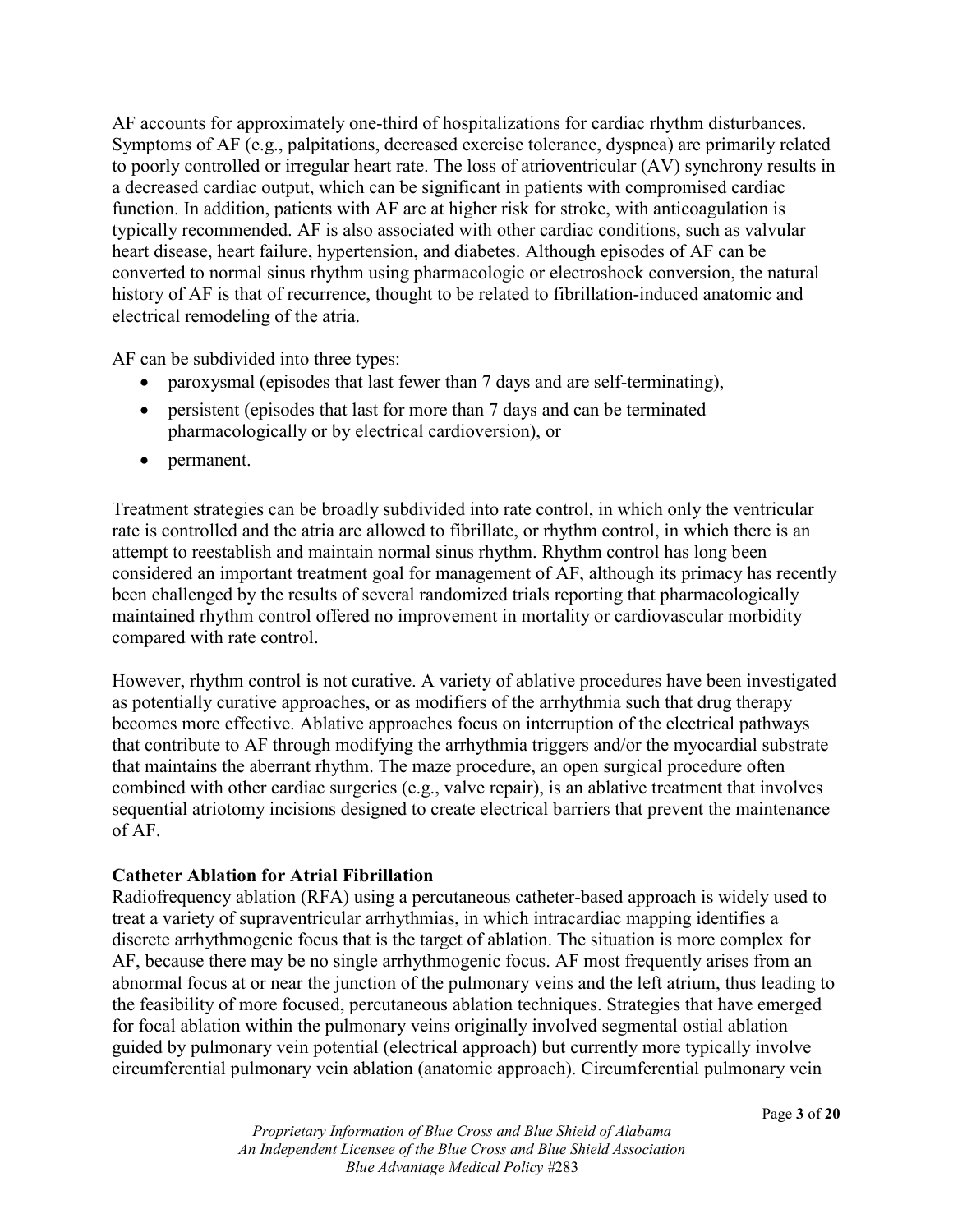ablation using radiofrequency energy is the most common approach at present. Research into specific ablation and pulmonary vein isolation techniques is ongoing.

Use of current radiofrequency catheters for AF has a steep learning curve because they require extensive guiding to multiple ablation points. The procedure also can be done using cryoablation technology. One of the potential advantages of cryoablation is that cryoablation catheters have a circular or shaped end point, permitting a "one-shot" ablation.

#### **Repeat Procedures**

Repeat procedures following initial RFA are commonly performed if AF recurs or if atrial flutter develops postprocedure. The need for repeat procedures may, in part, depend on the clinical characteristics of the patient (e.g., age, persistent vs paroxysmal AF, atrial dilatation), and the type of ablation initially performed. Repeat procedures are generally more limited in scope than the initial procedure. Additional clinical factors are associated with the need for a second procedure, including age, length of AF, permanent AF, left atrial size, and left ventricular ejection fraction.

#### **KEY POINTS:**

The most recent literature search was performed through March 24, 2021.

#### **Summary of Evidence**

For individuals who have symptomatic paroxysmal or persistent AF who have failed antiarrhythmic drugs who receive RFA or cryoablation, the evidence includes multiple RCTs and systematic reviews. Relevant outcomes are overall survival, symptoms, morbid events, and quality of life. RCTs comparing RFA with antiarrhythmic medications have reported that freedom from AF is more likely after ablation than after medications. Results of long-term follow-up (5-6 years) after ablation have demonstrated that late recurrences continue in patients who are free of AF at 1 year. However, most patients who are AF-free at 1 year remain AF-free at 4 to 6 years. RFA and cryoablation differ in their adverse event profiles. For example, cryoablation is associated with higher rates of phrenic nerve paralysis but may permit a shorter procedure time. Given current data, it would be reasonable to consider both RFA and cryoablation effective for catheter ablation of AF foci or pulmonary vein isolation, provided there is a discussion about the risks and benefits of each. The evidence is sufficient to determine that the technology results in an improvement in the net health outcome.

For individuals who have symptomatic AF and congestive heart failure who have failed rate control and antiarrhythmic drugs who receive RFA or cryoablation, the evidence includes RCTs and systematic reviews. Relevant outcomes are overall survival, symptoms, morbid events, and quality of life. Findings from RCTs have been supported by other comparative studies, which have reported improvements in AF. It is reasonable to consider both RFA and cryoablation effective for catheter ablation of AF foci or pulmonary vein isolation, provided that there is a discussion about the risks and benefits of each. The evidence is sufficient to determine that the technology results in an improvement in the net health outcome.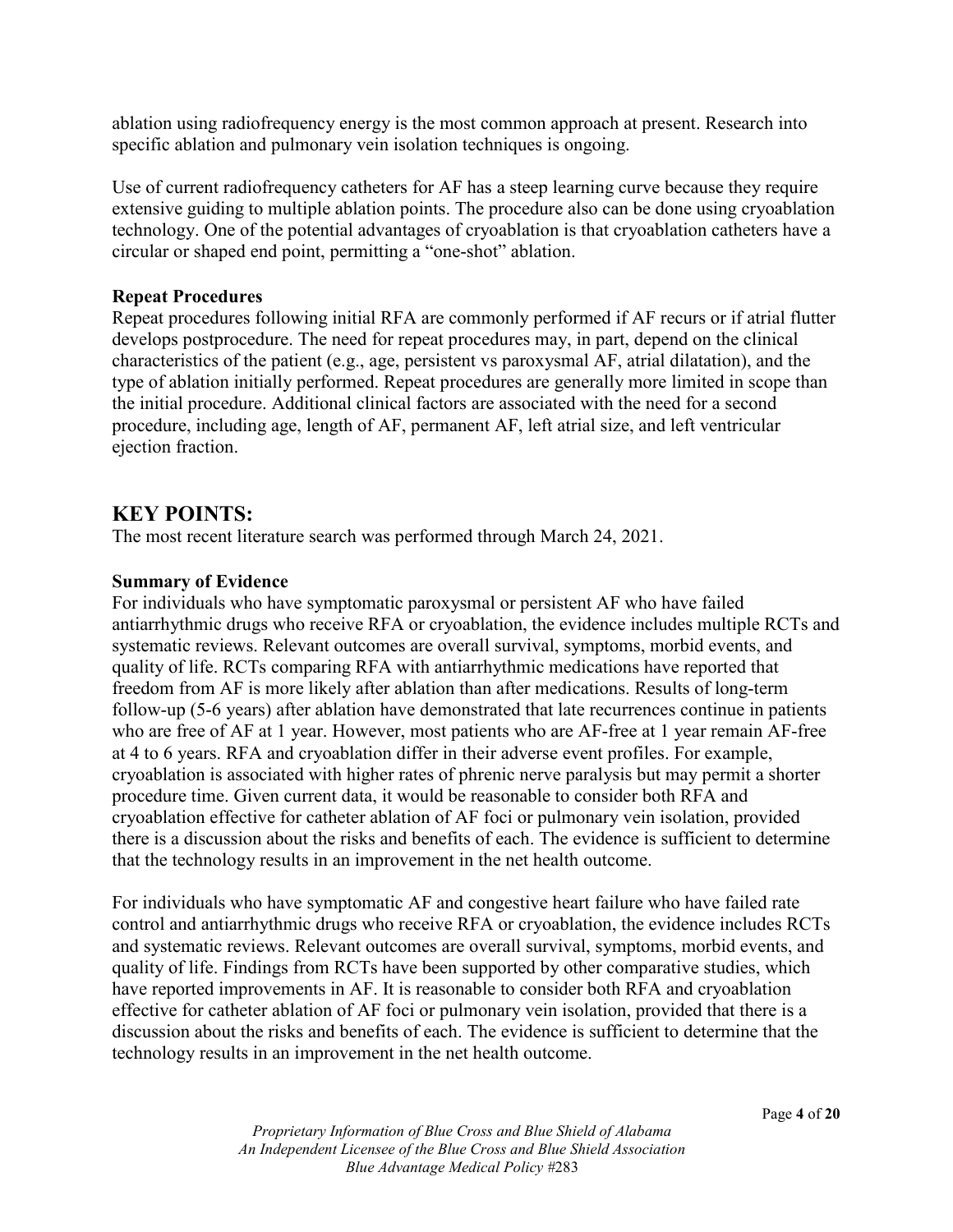For individuals who have recurrent symptomatic paroxysmal AF who receive RFA or cryoablation as an initial rhythm-control strategy, the evidence includes RCTs, nonrandomized studies, and systematic reviews. Relevant outcomes are overall survival, symptoms, morbid events, and quality of life. One RCT with adequate follow-up compared pulmonary vein isolation by catheter ablation (using either cryoablation or RFA to medical therapy. Catheter ablation was not superior to medical therapy for major cardiovascular outcomes but secondary outcomes including AF recurrence favored catheter ablation. QOL measures reported in this RCT favored catheter ablation. Two other RCTs with low risk of bias compared RFA for pulmonary vein isolation with antiarrhythmic medications. One RCT demonstrated reduced rates of AF recurrence, while the other reported reduced cumulative overall AF burden. Additionally, 2 RCTs comparing cryoablation to antiarrhythmic drug therapy as first-line therapy demonstrated improved outcomes for atrial arrhythmia recurrence up to 1 year. Together, these results suggest that, when a rhythm-control strategy is desired, catheter ablation is a reasonable alternative to antiarrhythmic drug therapy. The evidence is sufficient to determine that the technology results in an improvement in the net health outcome.

#### **Practice Guidelines and Position Statements Heart Rhythm Society et al**

An expert consensus document on catheter and surgical catheter ablation for atrial fibrillation (AF) was developed jointly by 7 cardiac specialty societies (Heart Rhythm Society [HRS], European Heart Rhythm Association, European Cardiac Arrhythmia Society, American College of Cardiology, American Heart Association, Asia Pacific Heart Rhythm Society, Society of Thoracic Surgeons) in 2012. A related group of cardiac specialty societies (HRS, European Heart Rhythm Association, European Cardiac Arrhythmia Society, Asia Pacific Heart Rhythm Society, Latin American Society of Cardiac Stimulation and Electrophysiology) updated these guidelines in 2017, suggesting the following recommendations for catheter ablation (see Table 1).

| Recommendation                                                                                       | <b>COR</b> | LOE         |
|------------------------------------------------------------------------------------------------------|------------|-------------|
| Symptomatic AF refractory or intolerant to at least 1 class 1 or 3 antiarrhythmic<br>medication      |            |             |
| Paroxysmal: Catheter ablation is recommended                                                         | I          | A           |
| Persistent: Catheter ablation is reasonable                                                          | <b>IIa</b> | <b>B-NR</b> |
| Long-standing persistent: Catheter ablation may be considered                                        | <b>IIb</b> | $C$ -LD     |
| Symptomatic AF prior to initiation of antiarrhythmic drug therapy with a class 1 or 3 antiarrhythmic |            |             |

#### **Table 1. Guidelines for Management of Catheter Ablation for AF**

Symptomatic AF prior to initiation of antiarrhythmic drug therapy with a class 1 or 3 antiarrhythmic agent

| Paroxysmal: Catheter ablation is reasonable | $R$ -R |
|---------------------------------------------|--------|
|                                             |        |

*Proprietary Information of Blue Cross and Blue Shield of Alabama An Independent Licensee of the Blue Cross and Blue Shield Association Blue Advantage Medical Policy #*283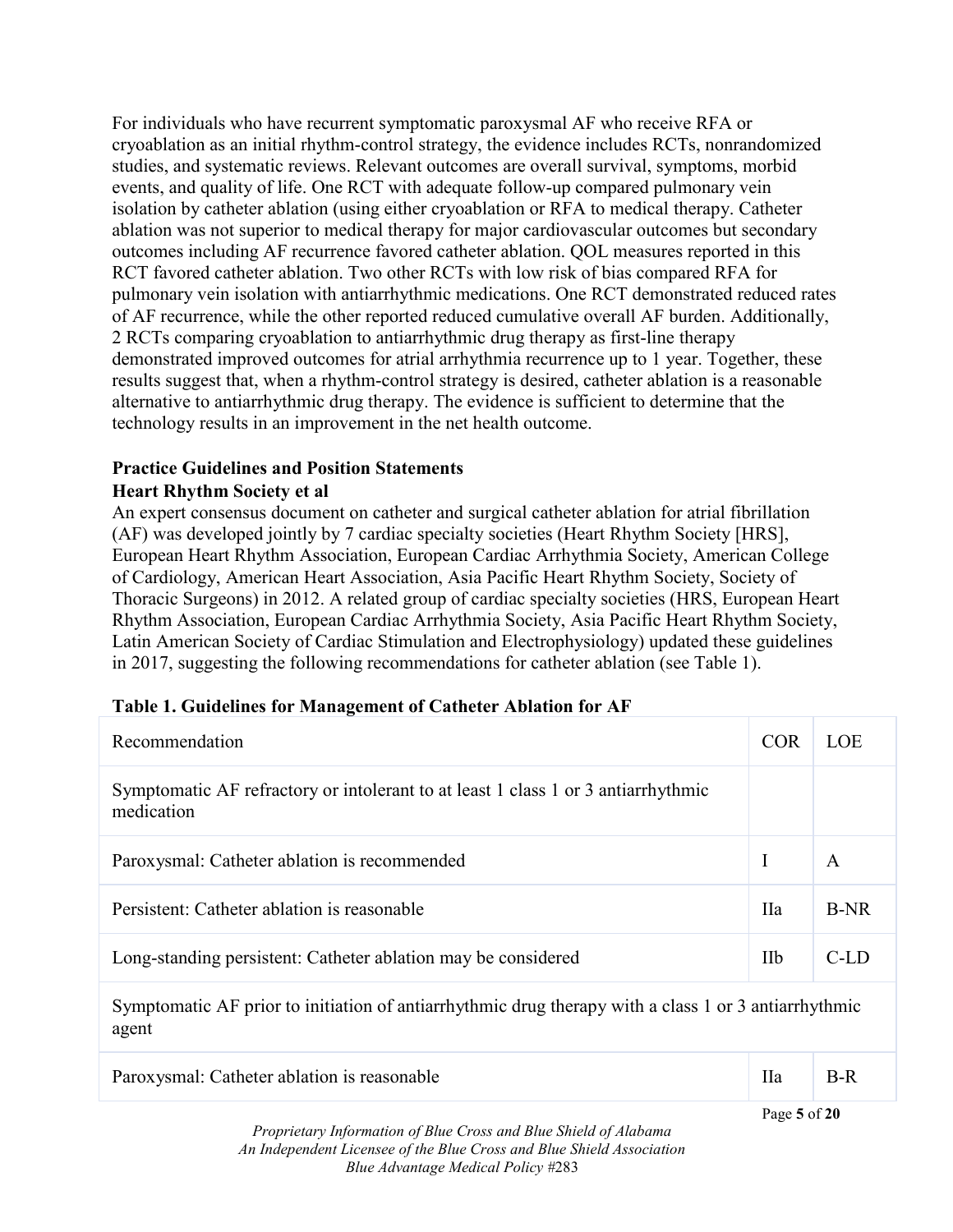| Recommendation                                               | COR        | <b>LOE</b> |
|--------------------------------------------------------------|------------|------------|
| Persistent: Catheter ablation may be considered              | <b>IIa</b> | $C-EO$     |
| Longstanding Persistent: Catheter ablation may be considered | Пb         | C-EO       |

AF: atrial fibrillation; COR: class of recommendation: LOE: level of evidence.

#### **American College of Cardiology et al**

In 2014, American College of Cardiology, American Heart Association, and HRS issued guidelines for management of patients with AF. In 2019, the AHA/ACC/HRS conducted a focused update of areas for which new evidence had emerged since the 2014 publication. Together, the guidelines included the following recommendations for rate control and rhythm control (see Table 2).

#### **Table 2. Guidelines for Rate and Rhythm in Management of AF**

| Recommendation                                                                                                                                                                                   | <b>COR</b> | <b>LOE</b>     |
|--------------------------------------------------------------------------------------------------------------------------------------------------------------------------------------------------|------------|----------------|
| Rate control                                                                                                                                                                                     |            |                |
| "AV nodal ablation with permanent ventricular pacing is reasonable to control heart<br>rate when pharmacological therapy is inadequate and rhythm control is not<br>achievable."                 | I          | B              |
| "AV nodal ablation with permanent ventricular pacing should not be performed to<br>improve rate control without prior attempts to achieve rate control with<br>medications."                     | IIIa       | $\mathcal{C}$  |
| Rhythm control                                                                                                                                                                                   |            |                |
| "AF catheter ablation is useful for symptomatic paroxysmal AF refractory or<br>intolerant to at least 1 class I or III antiarrhythmic medication when a rhythm-<br>control strategy is desired." | I          | $\overline{A}$ |
| "Before consideration of AF catheter ablation, assessment of the procedural risks<br>and outcomes relevant to the individual patient is recommended."                                            | I          | $\mathcal{C}$  |
| "AF catheter ablation is reasonable for some patients with symptomatic persistent<br>AF refractory or intolerant to at least 1 class I or III antiarrhythmic medication."                        | <b>IIa</b> | $\mathsf{A}$   |
| "In patients with recurrent symptomatic paroxysmal AF, catheter ablation is a                                                                                                                    | <b>IIa</b> | B              |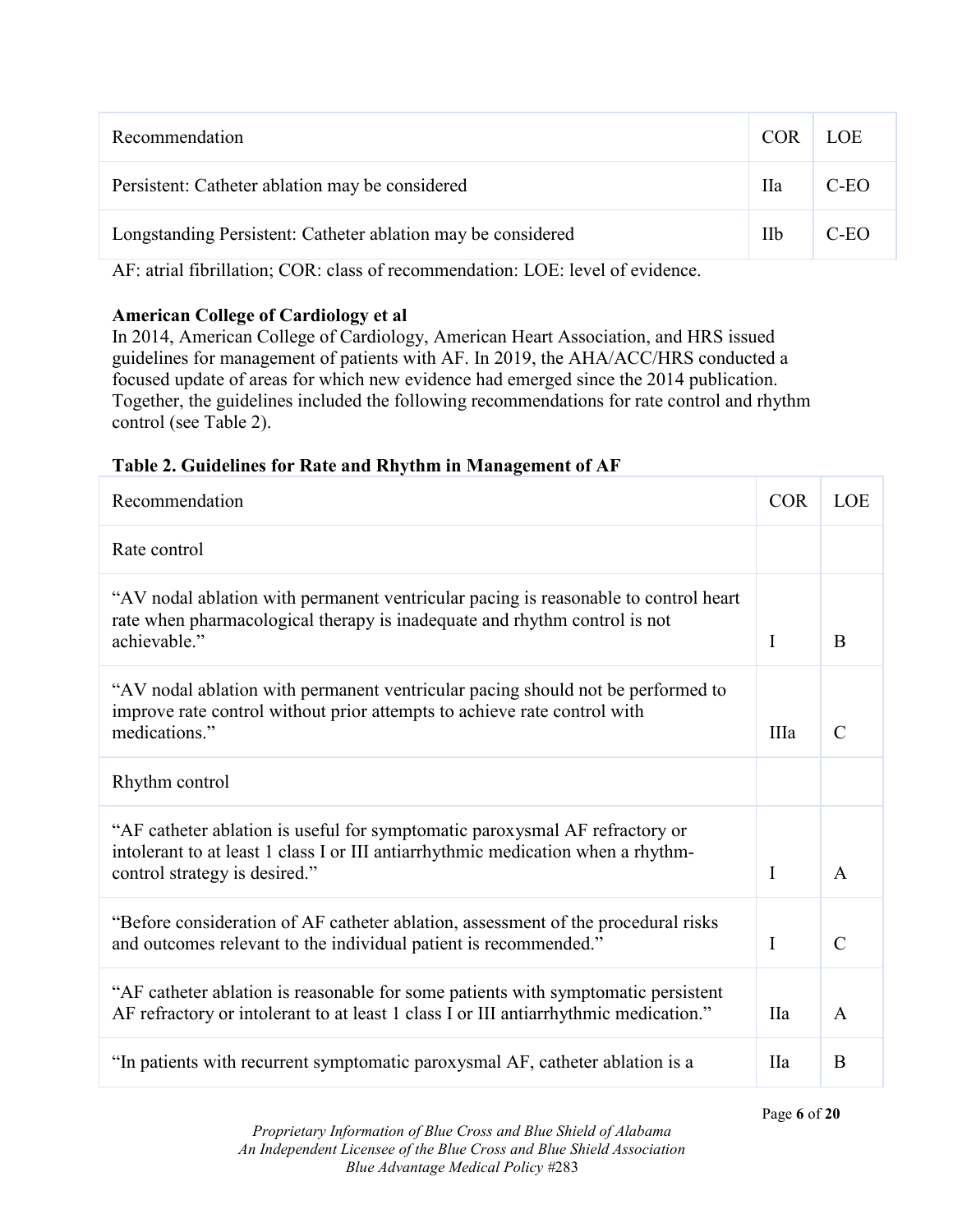| Recommendation                                                                                                                                                                                                                        | <b>COR</b> | <b>LOE</b>    |
|---------------------------------------------------------------------------------------------------------------------------------------------------------------------------------------------------------------------------------------|------------|---------------|
| reasonable initial rhythm-control strategy before therapeutic trials of antiarrhythmic<br>drug therapy, after weighing the risks and outcomes of drug and ablation therapy."                                                          |            |               |
| "AF catheter ablation may be considered for symptomatic long-standing $(>12$<br>months) persistent AF refractory or intolerant to at least 1 class I or III<br>antiarrhythmic medication when a rhythm-control strategy is desired)." | <b>IIb</b> | B             |
| "AF catheter ablation may be considered before initiation of antiarrhythmic drug<br>therapy with a class I or III antiarrhythmic medication for symptomatic persistent<br>AF when a rhythm-control strategy is desired."              | IIb        | $\mathcal{C}$ |
| "AF catheter ablation should not be performed in patients who cannot be treated<br>with anticoagulant therapy during and after the procedure."                                                                                        | IIIa       | $\mathcal{C}$ |
| "AF catheter ablation to restore sinus rhythm should not be performed with the sole<br>intent of obviating the need for anticoagulation."                                                                                             | IIIa       | $\mathcal{C}$ |
| "AF catheter ablation may be reasonable in selected patients with symptomatic AF<br>and HF with reduced left ventricular (LV) ejection fraction (HFrEF) to potentially<br>lower mortality rate and reduce hospitalization for HF"     | <b>IIb</b> | $B-R$         |

AF: atrial fibrillation; AV: arteriovenous; COR: class of recommendation: LOE: level of evidence.

a Not recommended

Although the guidelines did not make a specific recommendation on the use of cryoablation, they did state that "Cryoballoon ablation is an alternative to point-by-point radiofrequency ablation to achieve pulmonary vein isolation."

#### **U.S. Preventive Services Task Force Recommendations**

Not applicable

## **KEY WORDS:**

Atrial fibrillation, circumferential pulmonary vein ablation (PVA), pulmonary vein isolation, arrhythmogenic, cryoablation, cryoballoon therapy, cryoballoon intervention, cryoballoon technique, cryoballoon isolation, cryoballoon ablation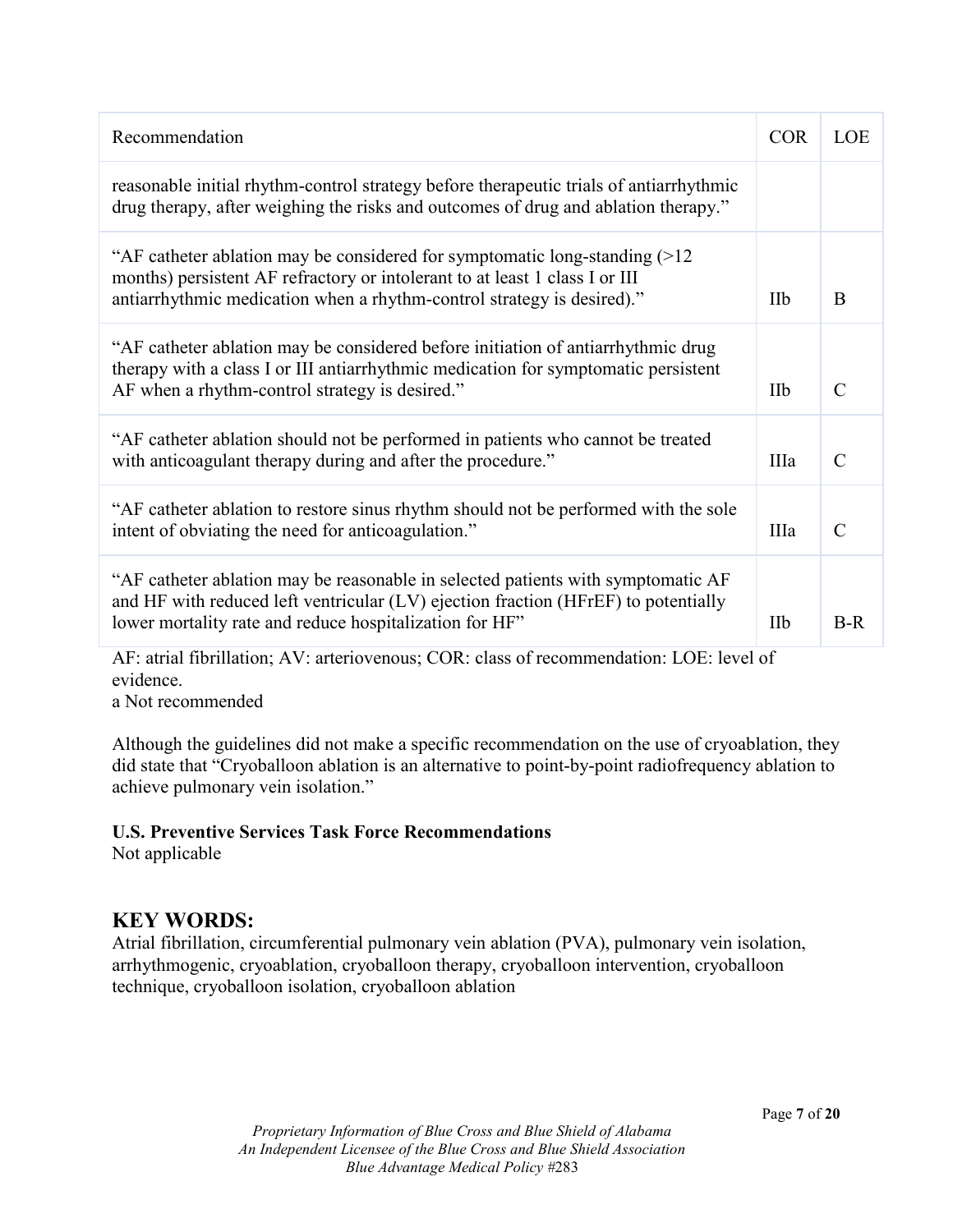# **APPROVED BY GOVERNING BODIES:**

In February 2009, the NaviStar® ThermoCool® Irrigated Deflectable Diagnostic/Ablation Catheter and EZ Steer ThermoCool NAV Catheter (Biosense Webster) received expanded approval by the U.S. Food and Drug Administration (FDA) through the premarket approval process for RFA to treat drug-refractory recurrent symptomatic paroxysmal AF. FDA product code: OAD.

Devices using laser or cryoablation techniques for substrate ablation have been approved by FDA through the premarket approval process for AF (FDA product code: OAE). They include:

- Arctic Front™ Cardiac CryoAblation Catheter and CryoConsole (Medtronic) in 2010.
- TactiCath™ Quartz Catheter and TactiSysQuartz® Equipment (St. Jude Medical) in 2014.
- HeartLight® Endoscopic Ablation System (Cardiofocus) in 2016.
- The Freezor<sup>TM</sup> Xtra Catheter (Medtronic) in 2016.

Also, numerous catheter ablation systems have been approved by FDA for other ablation therapy for arrhythmias such as supraventricular tachycardia, atrial flutter, and ventricular tachycardia. FDA product code: LPB.

### **BENEFIT APPLICATION:**

Coverage is subject to member's specific benefits. Group specific policy will supersede this policy when applicable.

# **CURRENT CODING:**

#### **CPT Codes:**

| 93655 | Intracardiac catheter ablation of a discrete mechanism of arrhythmia which is distinct from<br>the primary ablated mechanism, including repeat diagnostic maneuvers, to treat a<br>spontaneous or induced arrhythmia                                                                                                                                                                                                                                                                                                                      |
|-------|-------------------------------------------------------------------------------------------------------------------------------------------------------------------------------------------------------------------------------------------------------------------------------------------------------------------------------------------------------------------------------------------------------------------------------------------------------------------------------------------------------------------------------------------|
| 93656 | Comprehensive electrophysiologic evaluation including transseptal catheterizations,<br>insertion and repositioning of multiple electrode catheters with intracardiac catheter<br>ablation of atrial fibrillation by pulmonary vein isolation, including intracardiac<br>electrophysiologic 3-dimensional mapping, intracardiac echocardiography including<br>induction of an arrhythmia including left or right atrial pacing/recording, right ventricle<br>pacing/recording, and HIS bundle recording when performed. (Revised 01/01/22) |
| 93657 | ; additional linear or focal intracardiac catheter ablation of the left or right atrium for<br>treatment of atrial fibrillation remaining after completion of pulmonary vein isolation                                                                                                                                                                                                                                                                                                                                                    |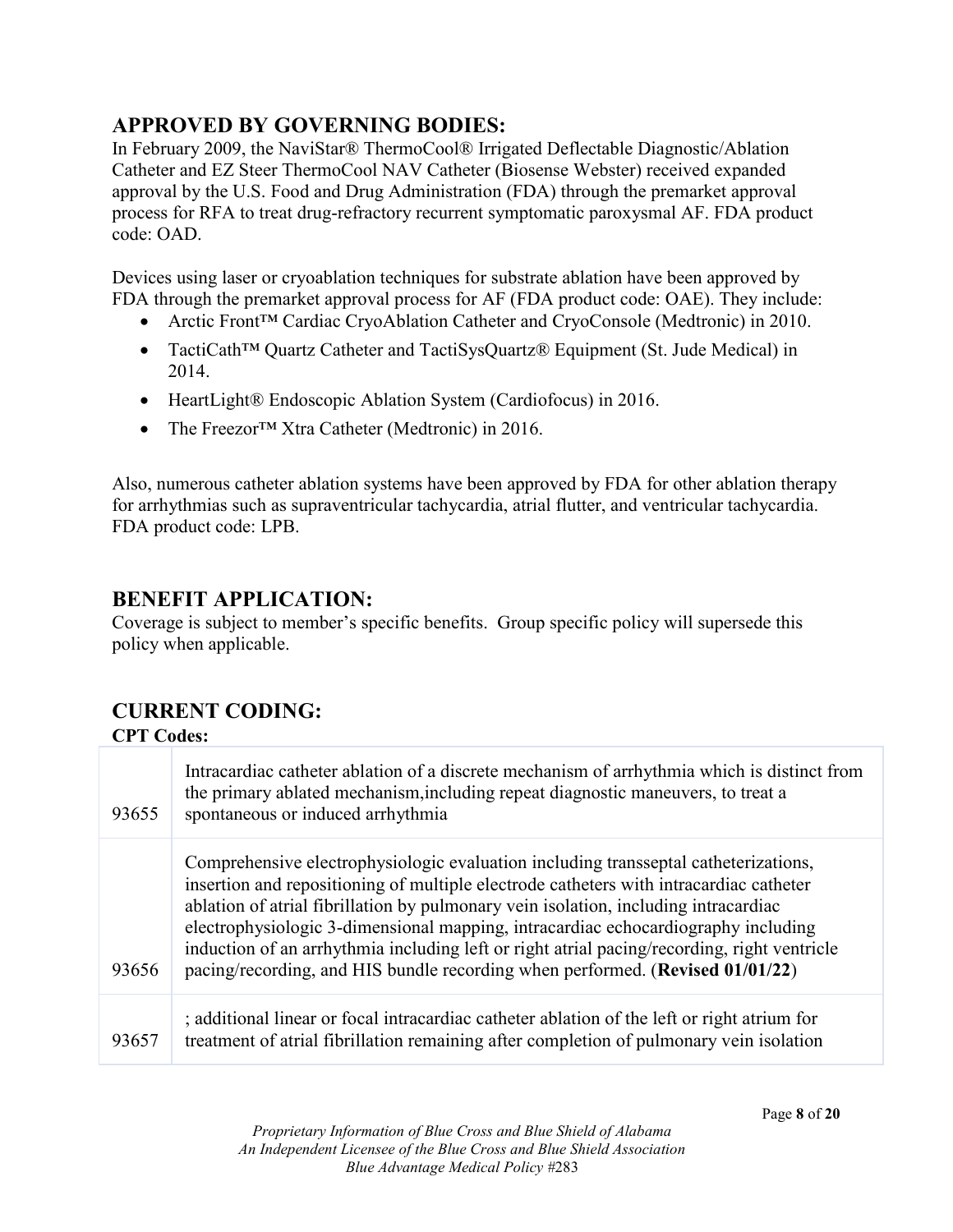## **REFERENCES:**

- 1. Abugattas JP, Iacopino S, Moran D, et al. Efficacy and safety of the second generation cryoballoon ablation for the treatment of paroxysmal atrial fibrillation in patients over 75 years: a comparison with a younger cohort. Europace. Nov 1 2017;19(11):1798-1803.
- 2. Afzal MR, Chatta J, Samanta A, et al. Use of contact force sensing technology during radiofrequency ablation reduces recurrence of atrial fibrillation: A systematic review and meta-analysis. Heart Rhythm. Sep 2015; 12(9):1990-1996.
- 3. American College of Cardiology AHA, the Heart Rhythm Society. 2014 ACC/AHA/HRS Guideline on the Management of Patients with Atrial Fibrillation. 2014; //content.onlinejacc.org/article.aspx?articleid=1854230. Accessed April 2015.
- 4. American College of Physicians AAoFP. Clinical Practice Guidelines: Atrial Fibrillation. 2008; www.aafp.org/patient-care/clinical-recommendations/all/atrial-fibrillation.html. Accessed April 2015.
- 5. Andrade JG, Khairy P, Guerra PG, et al. Efficacy and safety of cryoballoon ablation for atrial fibrillation: a systematic review of published studies. Heart Rhythm 2011; 8(9):1444-51.
- 6. Andrade JG, Khairy P, Macle L, et al. Incidence and significance of early recurrences of atrial fibrillation after cryoballoon ablation: insights from the multicenter Sustained Treatment of Paroxysmal Atrial Fibrillation (STOP AF) Trial. Circ Arrhythm Electrophysiol. Feb 2014; 7(1):69-75.
- 7. Andrade JG, Wells GA, Deyell MW, et al. Cryoablation or Drug Therapy for Initial Treatment of Atrial Fibrillation. N Engl J Med.Jan 28 2021; 384(4): 305-315.
- 8. Anselmino M, Grossi S, Scaglione M et al. Long-term results of transcatheter atrial fibrillation ablation in patients with impaired left ventricular systolic function. J. Cardiovasc. Electrophysiol. 2013; 24(1):24-32.
- 9. Anselmino M, Matta M, Castagno D, et al. Catheter ablation of atrial fibrillation in chronic heart failure: state-of-the-art and future perspectives. Europace. Feb 8 2016.
- 10. Arentz T, et al. Feasibility and safety of pulmonary vein isolation using a new mapping and navigation system in patients with refractory atrial fibrillation. Circulation 2003; 108: 2484-2490.
- 11. Aryana A, Singh SM, Kowalski M, et al. Acute and long-term outcomes of catheter ablation of atrial fibrillation using the second-generation cryoballoon versus openirrigated radiofrequency: a multicenter experience. J Cardiovasc Electrophysiol. Aug 2015; 26(8):832-839.
- 12. Asad ZUA, Yousif A, Khan MS, et al. Catheter Ablation Versus Medical Therapy for Atrial Fibrillation: A Systematic Review and Meta-Analysis of Randomized Controlled Trials. Circ Arrhythm Electrophysiol. Sep 2019; 12(9): e007414.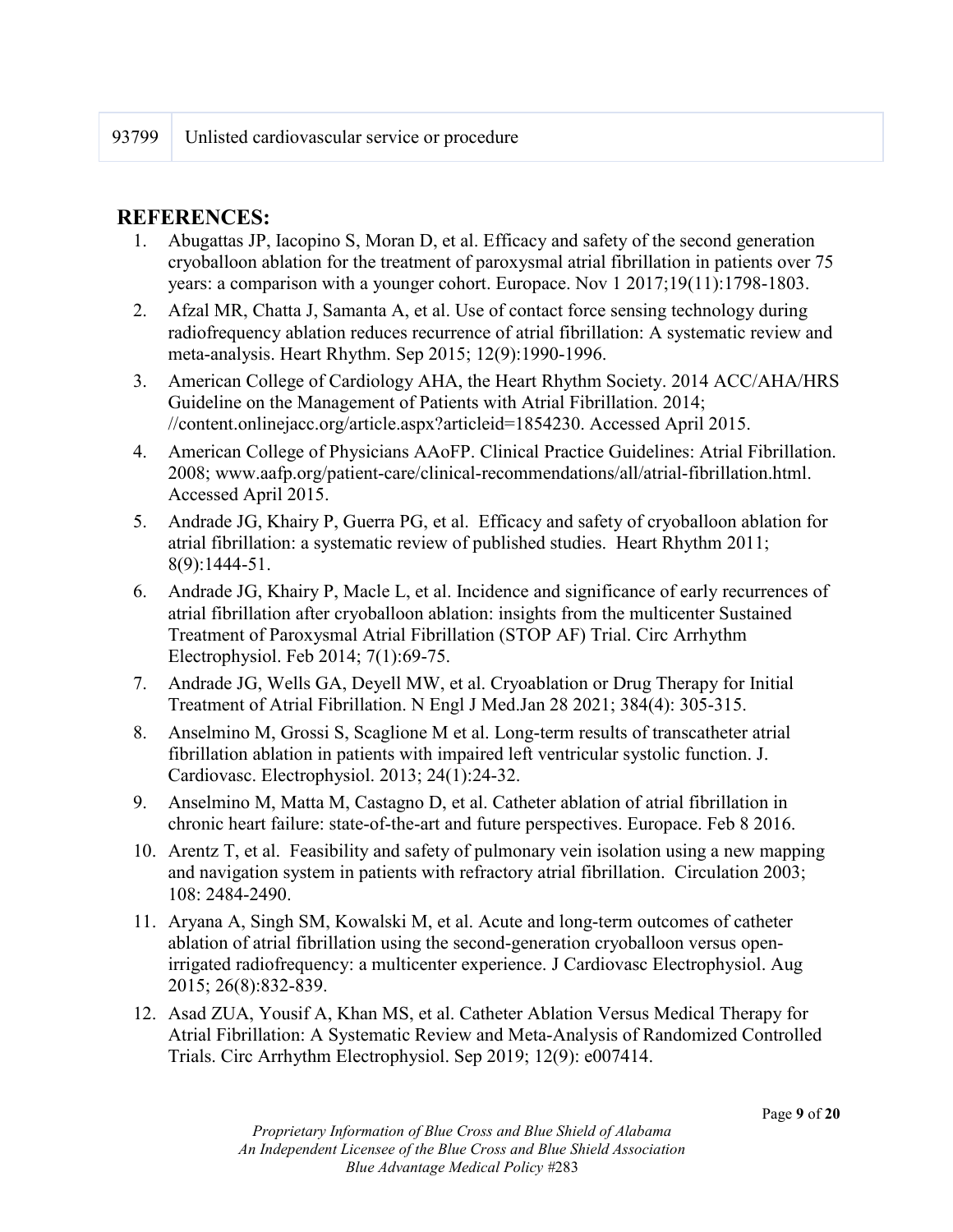- 13. Bertaglia E, Tondo C, De Simone A et al. Does catheter ablation cure atrial fibrillation? Single-procedure outcome of drug-refractory atrial fibrillation ablation: a 6-year multicentre experience. Europace 2010; 12(2):181-7.
- 14. Blomstrom-Lundqvist C, Gizurarson S, Schwieler J, et al. Effect of catheter ablation vs antiarrhythmic medication on quality of life in patients with atrial fibrillation: the CAPTAF randomized clinical trial. JAMA. 2019;Epub ahead of print.
- 15. Blue Cross and Blue Shield Association Technology Evaluation Center (TEC). Catheter ablation of the pulmonary veins as a treatment for atrial fibrillation. TEC Assessments. 2008; Volume 23 Tab 11.
- 16. Boho A, Misikova S, Spurny P, et al. A long-term evaluation of cryoballoon ablation in 205 atrial fibrillation patients: a single center experience. Wien Klin Wochenschr. Oct 2015; 127(19-20):779-785.
- 17. Buiatti A, von Olshausen G, Barthel P, et al. Cryoballoon vs. radiofrequency ablation for paroxysmal atrial fibrillation: an updated meta-analysis of randomized and observational studies. Europace. Mar 01 2017; 19(3):378-384.
- 18. Bunch TJ, May HT, Bair TL et al. Atrial fibrillation ablation patients have long-term stroke rates similar to patients without atrial fibrillation regardless of CHADS2 score. Heart Rhythm 2013; 10(9):1272-7.
- 19. Calkins H, Hindricks G, Cappato R, et al. 2017 HRS/EHRA/ECAS/APHRS/SOLAECE expert consensus statement on catheter and surgical ablation of atrial fibrillation. Europace. Jan 1 2018;20(1):e1-e160.
- 20. Calkins H, Kuck KH, Cappato R et al. 2012 HRS/EHRA/ECAS expert consensus statement on catheter and surgical ablation of atrial fibrillation: recommendations for patient selection, procedural techniques, patient management and follow-up, definitions, endpoints, and research trial design: a report of the Heart Rhythm Society (HRS) Task Force on Catheter and Surgical Ablation of Atrial Fibrillation. Developed in partnership with the European Heart Rhythm Association (EHRA), a registered branch of the European Society of Cardiology (ESC) and the European Cardiac Arrhythmia Society (ECAS); and in collaboration with the American College of Cardiology (ACC), American Heart Association (AHA), the Asia Pacific Heart Rhythm Society (APHRS), and the Society of Thoracic Surgeons (STS). Endorsed by the governing bodies of the American College of Cardiology Foundation, the American Heart Association, the European Cardiac Arrhythmia Society, the European Heart Rhythm Association, the Society of Thoracic Surgeons, the Asia Pacific Heart Rhythm Society, and the Heart Rhythm Society. Heart Rhythm 2012; 9(4):632-96 e21.
- 21. Calkins H, Kuck KH, Cappato R, et al. 2012 HRS/EHRA/ECAS expert consensus statement on catheter and surgical ablation of atrial fibrillation: recommendations for patient selection, procedural techniques, patient management and follow-up, definitions, endpoints, and research trial design: a report of the Heart Rhythm Society (HRS) Task Force on Catheter and Surgical Ablation of Atrial Fibrillation. Developed in partnership with the European Heart Rhythm Association (EHRA), a registered branch of the European Society of Cardiology (ESC) and the European Cardiac Arrhythmia Society (ECAS); and in collaboration with the American College of Cardiology (ACC), American Heart Association (AHA), the Asia Pacific Heart Rhythm Society (APHRS),

Page **10** of **20**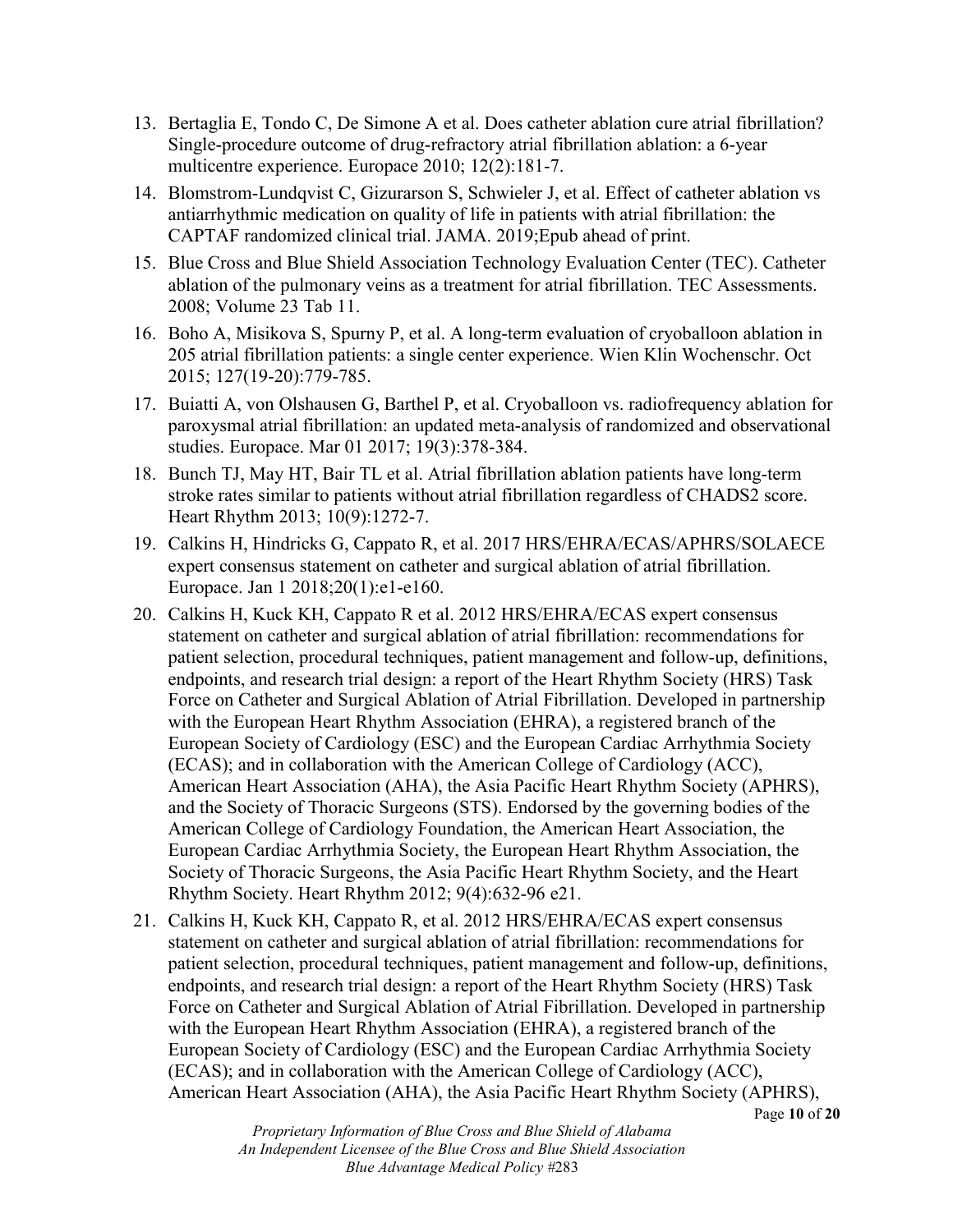and the Society of Thoracic Surgeons (STS). Endorsed by the governing bodies of the American College of Cardiology Foundation, the American Heart Association, the European Cardiac Arrhythmia Society, the European Heart Rhythm Association, the Society of Thoracic Surgeons, the Asia Pacific Heart Rhythm Society, and the Heart Rhythm Society. Heart Rhythm. Apr 2012; 9(4):632-696 e621.

- 22. Cappato R, Calkins H, Chen SA et al. Prevalence and causes of fatal outcome in catheter ablation of atrial fibrillation. J Am Coll Cardiol 2009; 53(19):1798-803.
- 23. Cappato R, et al. Prospective assessment of late conduction recurrence across radiofrequency lesions producing electrical disconnection at the pulmonary vein ostium in patients with atrial fibrillation. Circulation 2003; 108: 1599-1604.
- 24. Cardoso R, Mendirichaga R, Fernandes G, et al. Cryoballoon versus radiofrequency catheter ablation in atrial fibrillation: a meta-analysis. J Cardiovasc Electrophysiol. Oct 2016; 27(10):1151-1159.
- 25. Chen CF, Gao XF, Duan X, et al. Comparison of catheter ablation for paroxysmal atrial fibrillation between cryoballoon and radiofrequency: a meta-analysis. J Interv Card Electrophysiol. Jan 07 2017.
- 26. Chen HS, Wen JM, Wu SN et al. Catheter ablation for paroxysmal and persistent atrial fibrillation. Cochrane Database Syst Rev 2012; 4:CD007101.
- 27. Cheng X, Hu Q, Zhou C, et al. The long-term efficacy of cryoballoon vs irrigated radiofrequency ablation for the treatment of atrial fibrillation: A meta-analysis. Int J Cardiol. Feb 15 2015; 181:297-302.
- 28. Chun KR, Schmidt B, Metzner A, et al. The 'single big cryoballoon' technique for acute pulmonary vein isolation in patients with paroxysmal atrial fibrillation: a prospective observational single centre study. Eur Heart J. Mar 2009; 30(6):699-709.
- 29. Cosedis Nielsen J, Johannessen A, Raatikainen P, et al. Radiofrequency ablation as initial therapy in paroxysmal atrial fibrillation. N Engl J Med. Oct 25 2012; 367(17):1587-1595.
- 30. Cummings JE, et al. Brief communication: Atrial-esophageal fistulas after radiofrequency ablation. Annals of Internal Medicine 2006; 144: 572-574.
- 31. Dagres N, Hindricks G, Kottkamp H et al. Complications of atrial fibrillation ablation in a high-volume center in 1,000 procedures: still cause for concern? J Cardiovasc Electrophysiol 2009; 20(9):1014-9.
- 32. Davies AJ, Jackson N, Barlow M, et al. Long Term Follow-up of pulmonary vein isolation using cryoballoon ablation. Heart Lung Circ. Mar 2016; 25(3):290-295.
- 33. Di Biase L, Mohanty P, Mohanty S, et al. 408-08 Ablation vs. amiodarone for treatment of persistent atrial fibrillation in patients with congestive heart failure and an implanted device: Results from the AATAC Multicenter Randomized Trial. American College of Cardiology Scientific Sessions; March 16, 2015, 2015; San Diego, CA.
- 34. Dill T, et al. Pulmonary vein diameter reduction after radiofrequency catheter ablation for paroxysmal atrial fibrillation evaluated by contrast-enhanced three-dimensional magnetic resonance imaging. Circulation 2003; 107: 845-850.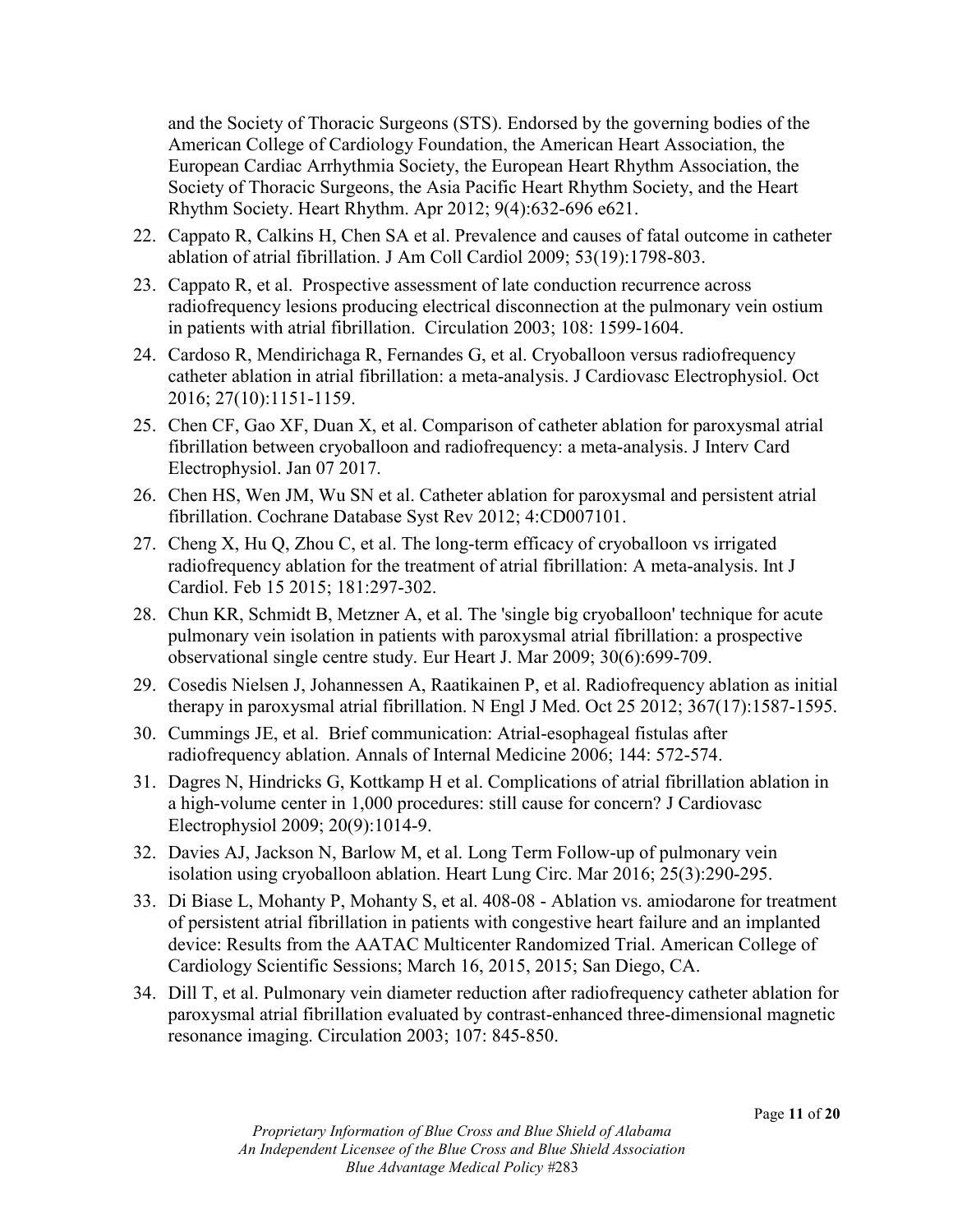- 35. Dukkipati SR, Cuoco F, Kutinsky I, et al. Pulmonary vein isolation using the visually guided laser balloon: a prospective, multicenter, and randomized comparison to standard radiofrequency ablation. J Am Coll Cardiol. Sep 22 2015; 66(12):1350-1360.
- 36. Ellis ER, Culler SD, Simon AW et al. Trends in utilization and complications of catheter ablation for atrial fibrillation in Medicare beneficiaries. Heart Rhythm 2009; 6(9):1267- 73.
- 37. Fadahunsi O, Talabi T, Olowoyeye A, et al. Ablation of complex fractionated atrial electrograms for atrial fibrillation rhythm control: a systematic review and meta-analysis. Can J Cardiol. Jul 16 2015.
- 38. Falk RH. Management of atrial fibrillation—Radical reform or modest modification? NEJM, December 2002, Vol. 347, No. 23, pp. 1883-1884.
- 39. Forleo GB, Mantica M, De Luca L et al. Catheter ablation of atrial fibrillation in patients with diabetes mellitus type 2: results from a randomized study comparing pulmonary vein isolation versus antiarrhythmic drug therapy. J Cardiovasc Electrophysiol 2009; 20(1):22- 8.
- 40. Fuster V, et al. ACC/AHA/ESC Guidelines for the management of patient's atrial fibrillation: Executive summary. JACC, October 2001, Vol. 38, No. 4, pp. 1231-1265.
- 41. Fuster V, Ryden LE, Cannom DS et al. ACC/AHA/ESC 2006 guidelines for the management of patients with atrial fibrillation--executive summary: a report of the American College of Cardiology/American Heart Association Task Force on Practice Guidelines and the European Society of Cardiology Committee for Practice Guidelines (Writing Committee to Revise the 2001 Guidelines for the Management of Patients With Atrial Fibrillation). J Am Coll Cardiol 2006; 48(4):854-906.
- 42. Ganesan AN, Shipp NJ, Brooks AG et al. Long-term outcomes of catheter ablation of atrial fibrillation: a systematic review and meta-analysis. J Am Heart Assoc 2013; 2(2):e004549.
- 43. Geng J, Zhang Y, Wang Y, et al. Catheter ablation versus rate control in patients with atrial fibrillation and heart failure: A multicenter study. Medicine (Baltimore). Dec 2017;96(49):e9179.
- 44. Gjesdal K, Vist GE, Bugge E et al. Curative ablation for atrial fibrillation: a systematic review. Scand Cardiovasc J 2008; 42(1):3-8.
- 45. Gupta A, Perera T, Ganesan A et al. Complications of catheter ablation of atrial fibrillation: a systematic review. Circ Arrhythm Electrophysiol 2013; 6(6):1082-8.
- 46. Haeusler KG, Koch L, Herm J et al. 3 Tesla MRI-detected brain lesions after pulmonary vein isolation for atrial fibrillation: results of the MACPAF study. J. Cardiovasc. Electrophysiol. 2013; 24(1):14-21.
- 47. Haeusler KG, Koch L, Ueberreiter J et al. Stroke risk associated with balloon based catheter ablation for atrial fibrillation: Rationale and design of the MACPAF Study. BMC Neurol 2010; 10:63.
- 48. Hakalahti A, Biancari F, Nielsen JC, et al. Radiofrequency ablation vs. antiarrhythmic drug therapy as first line treatment of symptomatic atrial fibrillation: systematic review and meta-analysis. Europace. Mar 2015; 17(3):370-378.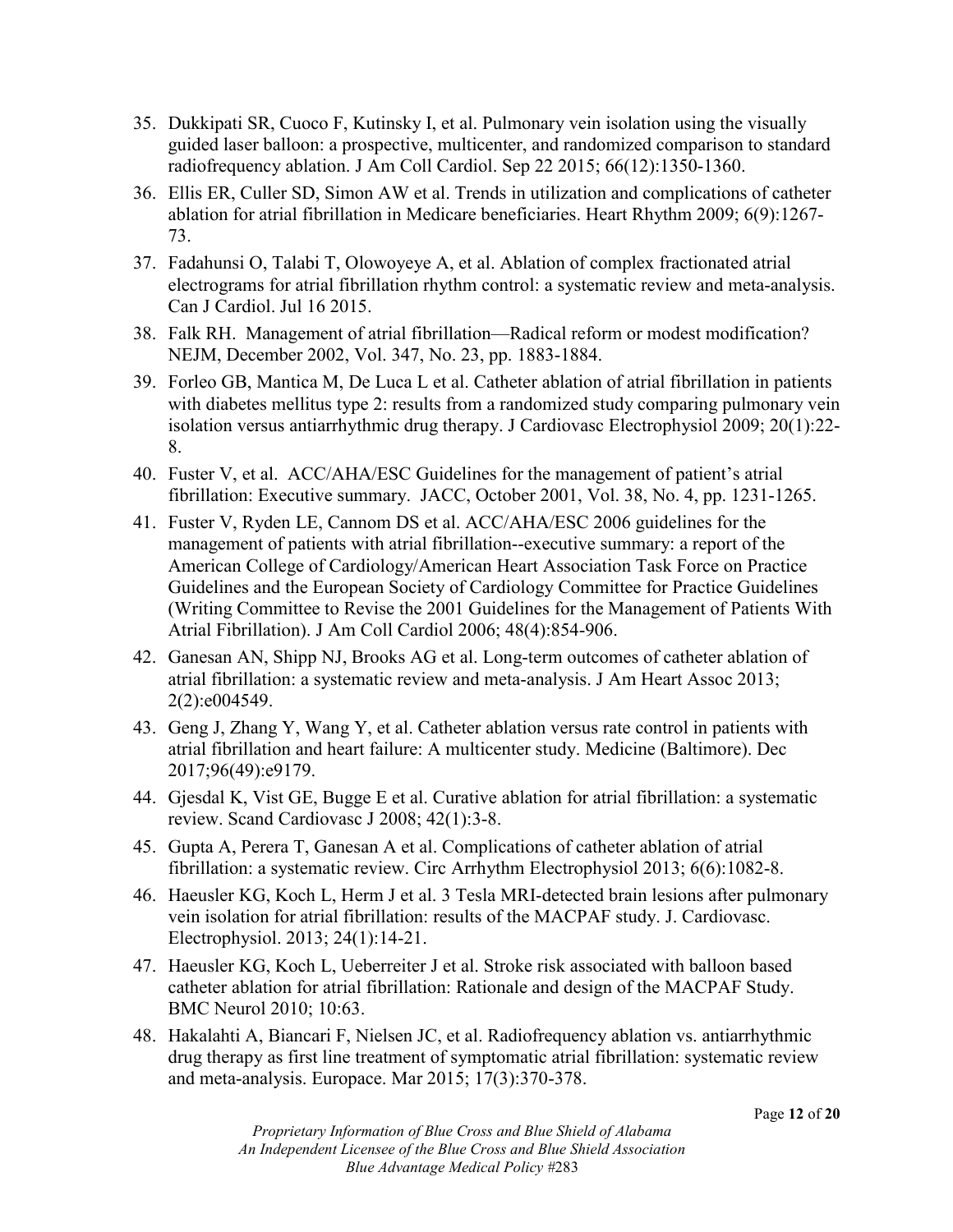- 49. Herm J, Fiebach JB, Koch L et al. Neuropsychological effects of MRI-detected brain lesions after left atrial catheter ablation for atrial fibrillation: long-term results of the MACPAF study. Circ Arrhythm Electrophysiol 2013; 6(5):843-50.
- 50. Hu X, Jiang J, Ma Y, et al. Is there still a role for additional linear ablation in addition to pulmonary vein isolation in patients with paroxysmal atrial fibrillation? An Updated Meta-analysis of randomized controlled trials. Int J Cardiol. Apr 15 2016; 209:266-274.
- 51. Hunter RJ, Baker V, Finlay MC, et al. Point-by-point radiofrequency ablation versus the cryoballoon or a novel combined approach: a randomized trial comparing 3 methods of pulmonary vein isolation for paroxysmal atrial fibrillation (the Cryo versus RF trial). J Cardiovasc Electrophysiol. Dec 2015; 26(12):1307-1314.
- 52. Hunter RJ, Berriman TJ, Diab I et al. A Randomised Controlled Trial of Catheter Ablation versus Medical Treatment of Atrial Fibrillation in Heart Failure (THE CAMTAF TRIAL). Circ Arrhythm Electrophysiol 2014.
- 53. Hunter RJ. Point by Point RF Ablation Versus the Cryoballoon or a Novel Combined Approach: a RTC Comparing Three Methods of PVI for Paroxysmal AF (The Cryo versus RF Trial). Paper presented at: Heart Rhythm Society2014; San Francisco, CA.
- 54. Hussein AA, Saliba WI, Martin DO et al. Natural history and long-term outcomes of ablated atrial fibrillation. Circ Arrhythm Electrophysiol 2011; 4(3):271-8.
- 55. IOM (Institute of Medicine). 2011. Clinical Practice Guidelines We Can Trust. Washington, DC: The National Academies Press.
- 56. Jais P, Cauchemez B, Macle L et al. Catheter ablation versus antiarrhythmic drugs for atrial fibrillation: the A4 study. Circulation 2008; 118(24):2498-505.
- 57. January CT, Wann LS, Alpert JS, et al. 2014 AHA/ACC/HRS guideline for the management of patients with atrial fibrillation: a report of the American College of Cardiology/American Heart Association Task Force on Practice Guidelines and the Heart Rhythm Society. J Am Coll Cardiol. Dec 02 2014; 64(21):e1-76.
- 58. January CT, Wann LS, Calkins H, et al. 2019 AHA/ACC/HRS Focused Update of the 2014 AHA/ACC/HRS Guideline for the Management of Patients With Atrial Fibrillation: A Report of the American College of Cardiology/American Heart Association Task Force on Clinical Practice Guidelines and the Heart Rhythm Society. J Am Coll Cardiol. Jul 09 2019; 74(1): 104-132.
- 59. Jones DG, Haldar SK, Hussain W et al. A randomized trial to assess catheter ablation versus rate control in the management of persistent atrial fibrillation in heart failure. J. Am. Coll. Cardiol. 2013; 61(18):1894-903.
- 60. Jourda F, Providencia R, Marijon E, et al. Contact-force guided radiofrequency vs. second-generation balloon cryotherapy for pulmonary vein isolation in patients with paroxysmal atrial fibrillation-a prospective evaluation. Europace. Feb 2015; 17(2):225- 231.
- 61. Joy PS, Gopinathannair R, Olshansky B. Effect of ablation for atrial fibrillation on heart failure readmission rates. Am J Cardiol. Nov 1 2017;120(9):1572-1577.
- 62. Julia J, Chierchia GB, de Asmundis C, et al. Regular atrial tachycardias following pulmonary vein isolation for paroxysmal atrial fibrillation: a retrospective comparison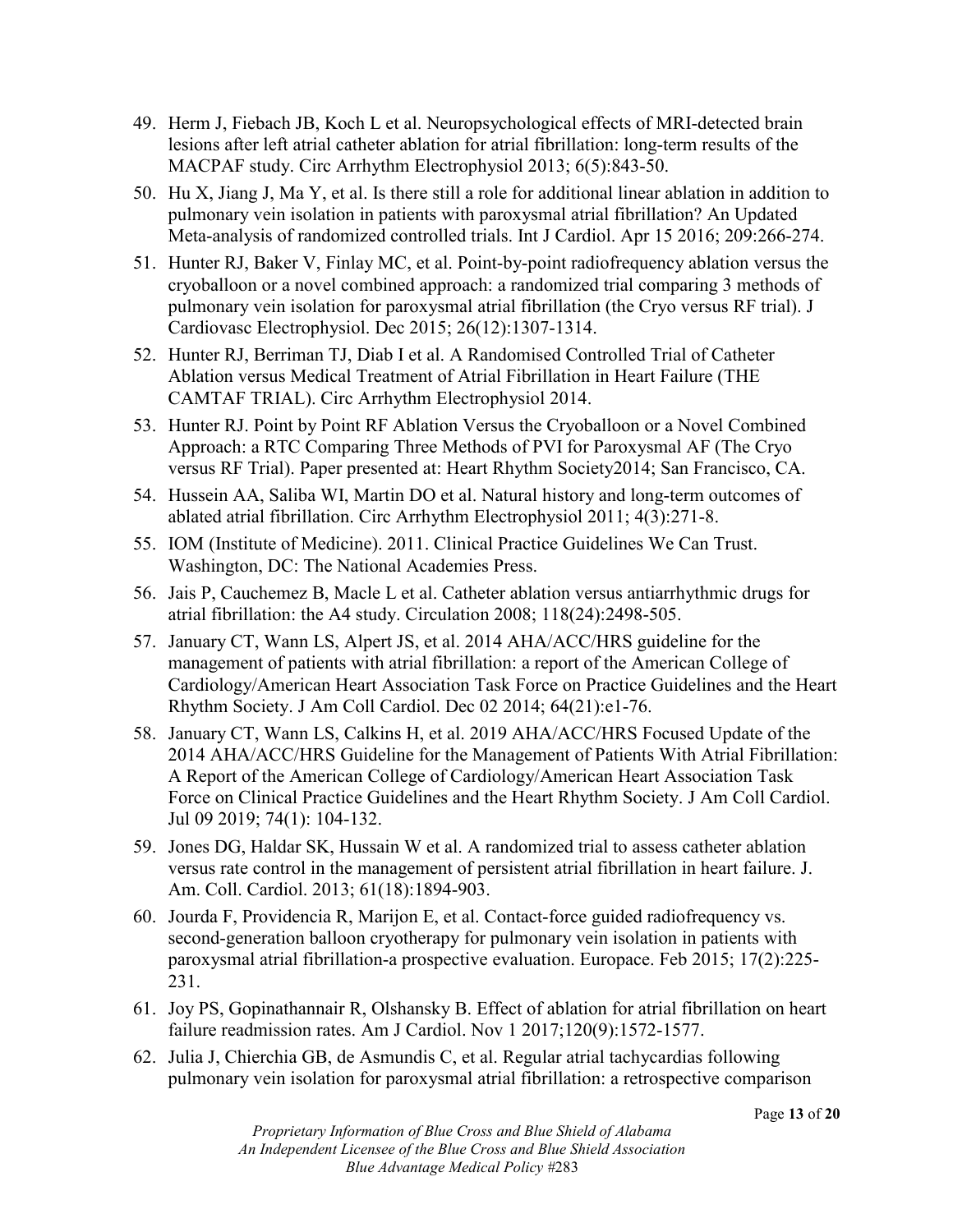between the cryoballoon and conventional focal tip radiofrequency techniques. J Interv Card Electrophysiol. Mar 2015; 42(2):161-169.

- 63. Katritsis DG, et al. Ablation of superior pulmonary veins compared to ablation of all four pulmonary veins: A randomized clinical trial. Journal of Cardiovascular Electrophysiology, June 2004, Vol. 15, No. 6, pp. 641-645.
- 64. Kay GN, Ellenbogen KA, Giudici M et al. The Ablate and Pace Trial: a prospective study of catheter ablation of the AV conduction system and permanent pacemaker implantation for treatment of atrial fibrillation. APT Investigators. J. Interv. Card. Electrophysiol. 1998; 2(2):121-35.
- 65. Khan MN, Jais P, Cummings J et al. Pulmonary-vein isolation for atrial fibrillation in patients with heart failure. N Engl J Med 2008; 359(17):1778-85.
- 66. Kirchhof P, Benussi S, Kotecha D, et al. 2016 ESC Guidelines for the management of atrial fibrillation developed in collaboration with EACTS. Europace. Nov 2016; 18(11):1609-1678.
- 67. Koch L, Haeusler KG, Herm J et al. Mesh ablator vs. cryoballoon pulmonary vein ablation of symptomatic paroxysmal atrial fibrillation: results of the MACPAF study. Europace 2012; 14(10):1441-9.
- 68. Kojodjojo P, O'Neill MD, Lim PB, Malcolm-Lawes L, et al. Pulmonary venous isolation by antral ablation with a large cryoballoon for treatment of paroxysmal and persistent atrial fibrillation: medium-term outcomes and non-randomized comparison with pulmonary venous isolation by radiofrequency ablation. Heart 2010; 96:1379-84.
- 69. Krittayaphong R, Raungrattanaamporn O, Bhuripanyo K et al. A randomized clinical trial of the efficacy of radiofrequency catheter ablation and amiodarone in the treatment of symptomatic atrial fibrillation. J Med Assoc Thai 2003; 86 Suppl 1:S8-16.
- 70. Kuck KH, Brugada J, Furnkranz A, et al. Cryoballoon or radiofrequency ablation for paroxysmal atrial fibrillation. N Engl J Med. Jun 09 2016; 374(23):2235-2245.
- 71. Kuck KH, Furnkranz A, Chun KR, et al. Cryoballoon or radiofrequency ablation for symptomatic paroxysmal atrial fibrillation: reintervention, rehospitalization, and qualityof-life outcomes in the FIRE AND ICE trial. Eur Heart J. Oct 07 2016; 37(38):2858- 2865.
- 72. Kuck KH, Merkely B, Zahn R, et al. Catheter Ablation Versus Best Medical Therapy in Patients With Persistent Atrial Fibrillation and Congestive Heart Failure: The Randomized AMICA Trial. Circ Arrhythm Electrophysiol. Dec 2019; 12(12): e007731.
- 73. Lakhani M, Saiful F, Parikh V, et al. Recordings of diaphragmatic electromyograms during cryoballoon ablation for atrial fibrillation accurately predict phrenic nerve injury. Heart Rhythm. Mar 2014; 11(3):369-374.
- 74. Lee MA, et al. The effect of atrial pacing therapies on atrial tachyarrhythmia burden and frequency. JACC, June 2003, Vol. 41, No. 11, pp. 1926-1932.
- 75. Lellouche N, Jais P, Nault I et al. Early recurrences after atrial fibrillation ablation: prognostic value and effect of early reablation. J Cardiovasc Electrophysiol 2008; 19(6):599-605.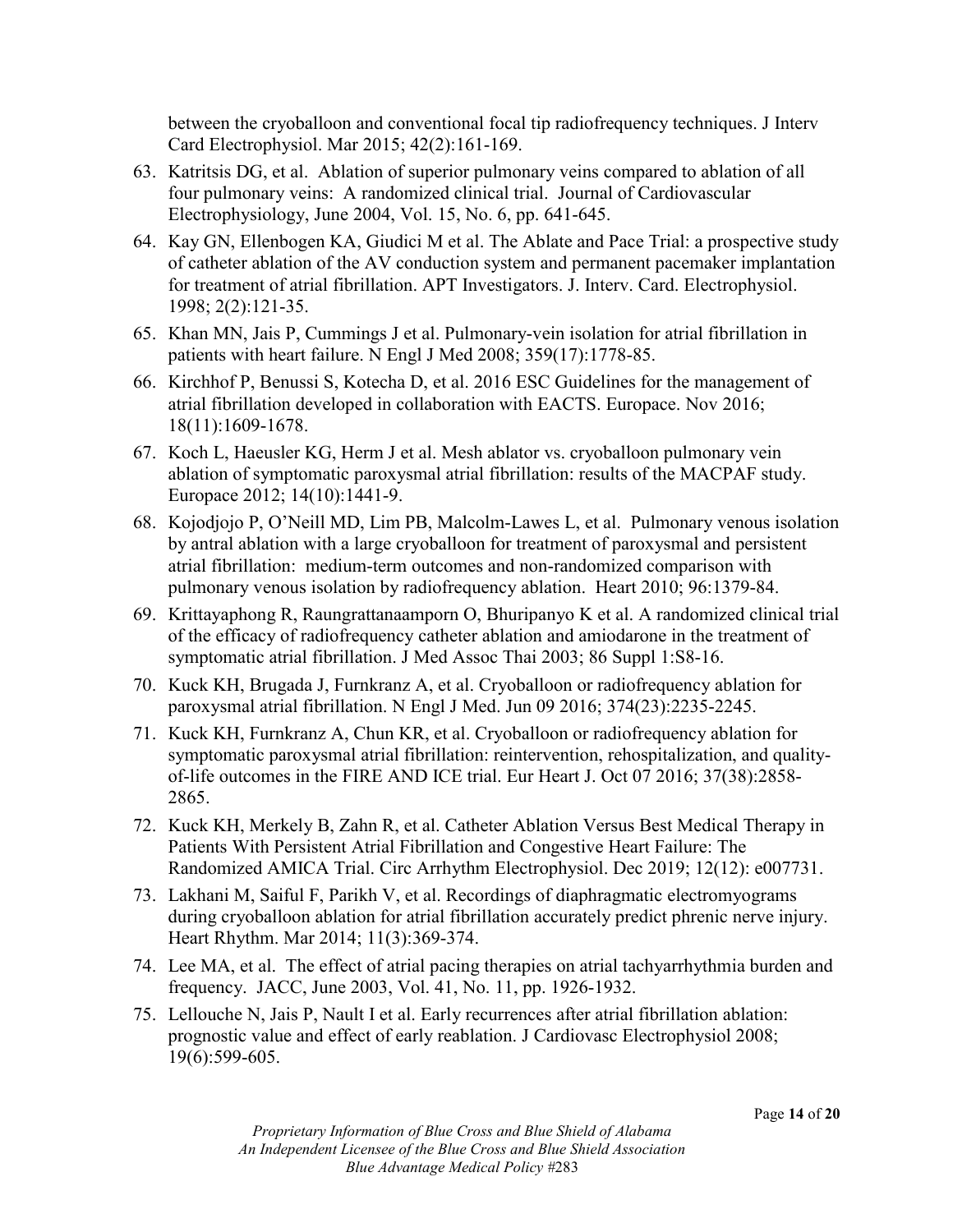- 76. Linhart M, Bellmann B, Mittmann-Braun E et al. Comparison of cryoballoon and radiofrequency ablation of pulmonary veins in 40 patients with paroxysmal atrial fibrillation: a case-control study. J. Cardiovasc. Electrophysiol. 2009; 20(12):1343-8.
- 77. Linhart M, Nielson A, Andrie RP, et al. Fluoroscopy of spontaneous breathing is more sensitive than phrenic nerve stimulation for detection of right phrenic nerve injury during cryoballoon ablation of atrial fibrillation. J Cardiovasc Electrophysiol. Aug 2014; 25(8):859-865.
- 78. Liu XH, Chen CF, Gao XF, et al. Safety and efficacy of different catheter ablations for atrial fibrillation: a systematic review and meta-analysis. Pacing Clin Electrophysiol. Aug 2016; 39(8):883-899.
- 79. Luik A, Merkel M, Hoeren D et al. Rationale and design of the FreezeAF trial: a randomized controlled noninferiority trial comparing isolation of the pulmonary veins with the cryoballoon catheter versus open irrigated radiofrequency ablation in patients with paroxysmal atrial fibrillation. Am. Heart J. 2010; 159(4):555-60 e1.
- 80. Luik A, Radzewitz A, Kieser M, et al. Cryoballoon versus open irrigated radiofrequency ablation in patients with paroxysmal atrial fibrillation: the prospective, randomized, controlled, noninferiority FreezeAF study. Circulation. Oct 6 2015; 132(14):1311-1319.
- 81. Malmborg H, Lonnerholm S, Blomstrom P et al. Ablation of atrial fibrillation with cryoballoon or duty-cycled radiofrequency pulmonary vein ablation catheter: a randomized controlled study comparing the clinical outcome and safety; the AF-COR study. Europace 2013; 15(11):1567-73.
- 82. Mansour M, et al. Efficacy and safety of segmental ostial versus circumferential extra— Ostial pulmonary vein isolation for atrial fibrillation. Journal of Cardiovascular Electrophysiology, May 2004, Vol. 15, No. 5, pp. 532-537.
- 83. Mark DB, Anstrom KJ, Sheng S, et al. Effect of catheter ablation vs medical therapy on quality of life among patients with atrial fibrillation: the CABANA randomized clinical trial. JAMA. 2019;Epub ahead of print.
- 84. Marrouche NF, Brachmann J, Andresen D, et al. Catheter ablation for atrial fibrillation with heart failure. N Engl J Med. Feb 1 2018;378(5):417-427
- 85. Mont L, Bisbal F, Hernandez-Madrid A et al. Catheter ablation vs. antiarrhythmic drug treatment of persistent atrial fibrillation: a multicentre, randomized, controlled trial (SARA study). Eur. Heart J. 2013.
- 86. Mont L, Bisbal F, Hernandez-Madrid A, et al. Catheter ablation vs. antiarrhythmic drug treatment of persistent atrial fibrillation: a multicentre, randomized, controlled trial (SARA study). Eur Heart J. Feb 2014; 35(8):501-507.
- 87. Morillo CA, Verma A, Connolly SJ, et al. Radiofrequency ablation vs antiarrhythmic drugs as first-line treatment of paroxysmal atrial fibrillation (RAAFT-2): a randomized trial. JAMA. Feb 19 2014; 311(7):692-700.
- 88. Nair GM, Nery PB, Diwakaramenon S et al. A Systematic Review of Randomized Trials Comparing Radiofrequency Ablation with Antiarrhythmic Medications in Patients with Atrial Fibrillation. J. Cardiovasc. Electrophysiol. 2009; 20(2):138-44.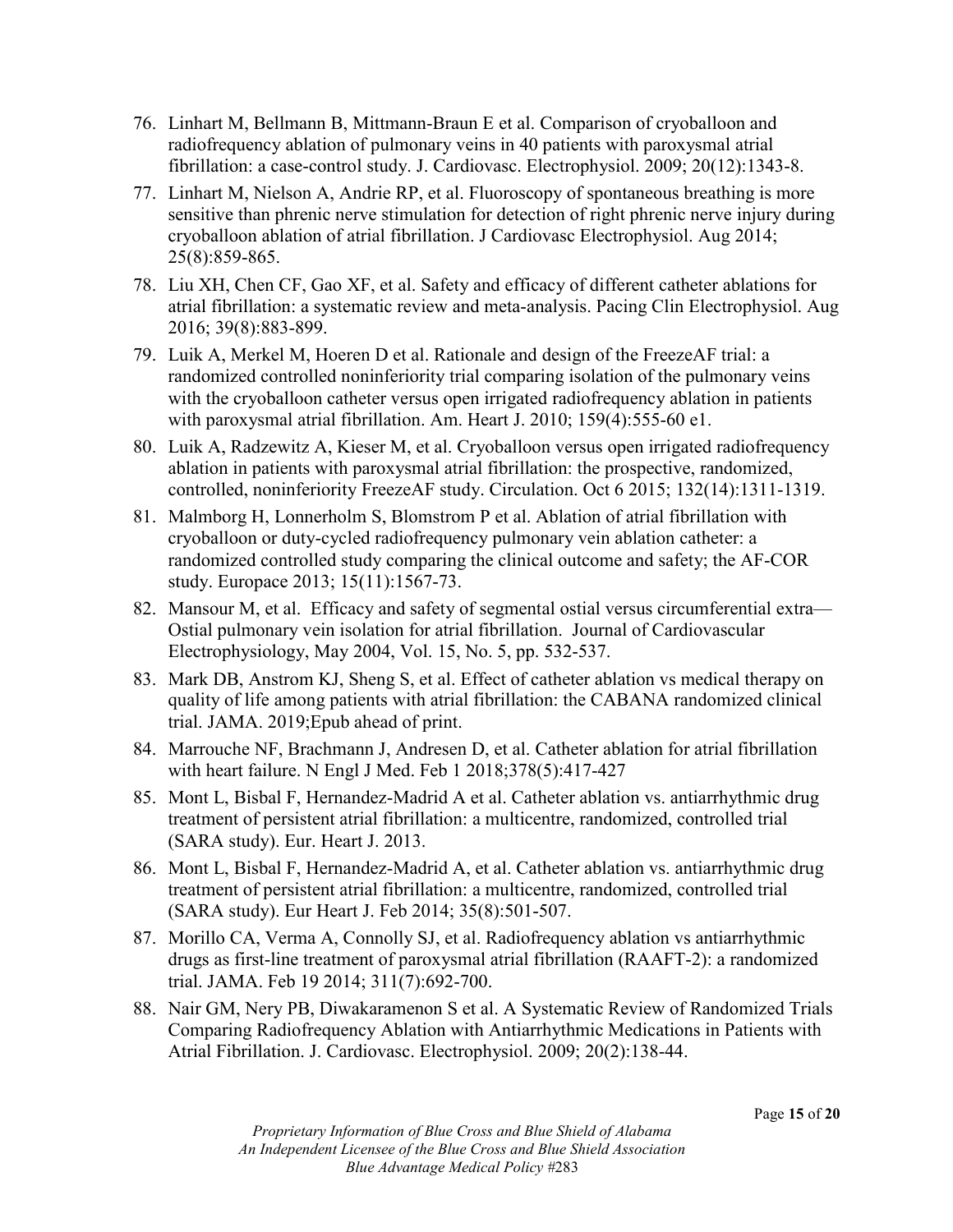- 89. Nakamura K, Naito S, Sasaki T, et al. Randomized comparison of contact force-guided versus conventional circumferential pulmonary vein isolation of atrial fibrillation: prevalence, characteristics, and predictors of electrical reconnections and clinical outcomes. J Interv Card Electrophysiol. Dec 2015; 44(3):235-245.
- 90. Neumann T, Vogt J, Schumacher B, et al. Circumferential pulmonary vein isolation with the cryoballoon technique results from a prospective 3-center study. J Am Coll Cardiol. Jul 22 2008; 52(4):273-278.
- 91. Neumann T, Wojcik M, Berkowitsch A et al. Cryoballoon ablation of paroxysmal atrial fibrillation: 5-year outcome after single procedure and predictors of success. Europace 2013; 15(8):1143-9.
- 92. Nielsen JC, Johannessen A, Raatikainen P, et al. Long-term efficacy of catheter ablation as first-line therapy for paroxysmal atrial fibrillation: 5-year outcome in a randomised clinical trial. Heart. Mar 2017; 103(5):368-376.
- 93. Noheria A, Kumar A, Wylie JV, Jr. et al. Catheter ablation vs antiarrhythmic drug therapy for atrial fibrillation: a systematic review. Arch Intern Med 2008; 168(6):581-6.
- 94. Nyong J, Amit G, Adler AJ, et al. Efficacy and safety of ablation for people with nonparoxysmal atrial fibrillation. Cochrane Database Syst Rev. Nov 22 2016; 11:CD012088.
- 95. Oral H, et al. Catheter ablation for paroxysmal atrial fibrillation: Segmental pulmonary vein ostial ablation versus left atrial ablation. Circulation 2003; 108: 2355-2360.
- 96. Oral H, et al. Pulmonary vein isolation for paroxysmal and persistent atrial fibrillation. Circulation, March 2002; 105: 1077-1081.
- 97. Oral H, et al. A tailored approach to catheter ablation of paroxysmal atrial fibrillation. Circulation 2006; 113: 1824-1831.
- 98. Oral H, Pappone C, Chugh A et al. Circumferential pulmonary-vein ablation for chronic atrial fibrillation. N Engl J Med 2006; 354(9):934-41.
- 99. Packer DL, Kowal RC, Wheelan KR et al. Cryoballoon ablation of pulmonary veins for paroxysmal atrial fibrillation: first results of the North American Arctic Front (STOP AF) pivotal trial. J. Am. Coll. Cardiol. 2013; 61(16):1713-23.
- 100.Packer DL, Mark DB, Robb RA, et al. Effect of catheter ablation vs antiarrhythmic drug therapy on mortality, stroke, bleeding, and cardiac arrest among patients with atrial fibrillation: the CABANA randomized clinical trial. JAMA. 2019;Epub ahead of print.
- 101.Packer DL, Piccini JP, Monahan KH, et al. Ablation Versus Drug Therapy for Atrial Fibrillation in Heart Failure: Results From theCABANA Trial. Circulation. Apr 06 2021; 143(14): 1377-1390.
- 102.Pappone C, Augello G, Sala S et al. A randomized trial of circumferential pulmonary vein ablation versus antiarrhythmic drug therapy in paroxysmal atrial fibrillation: the APAF Study. J Am Coll Cardiol 2006; 48(11):2340-7.
- 103.Pappone C, et al. Pulmonary vein denervation enhances long-term benefit after circumferential ablation for paroxysmal atrial fibrillation. Circulation, January 2004; 109: 327-334.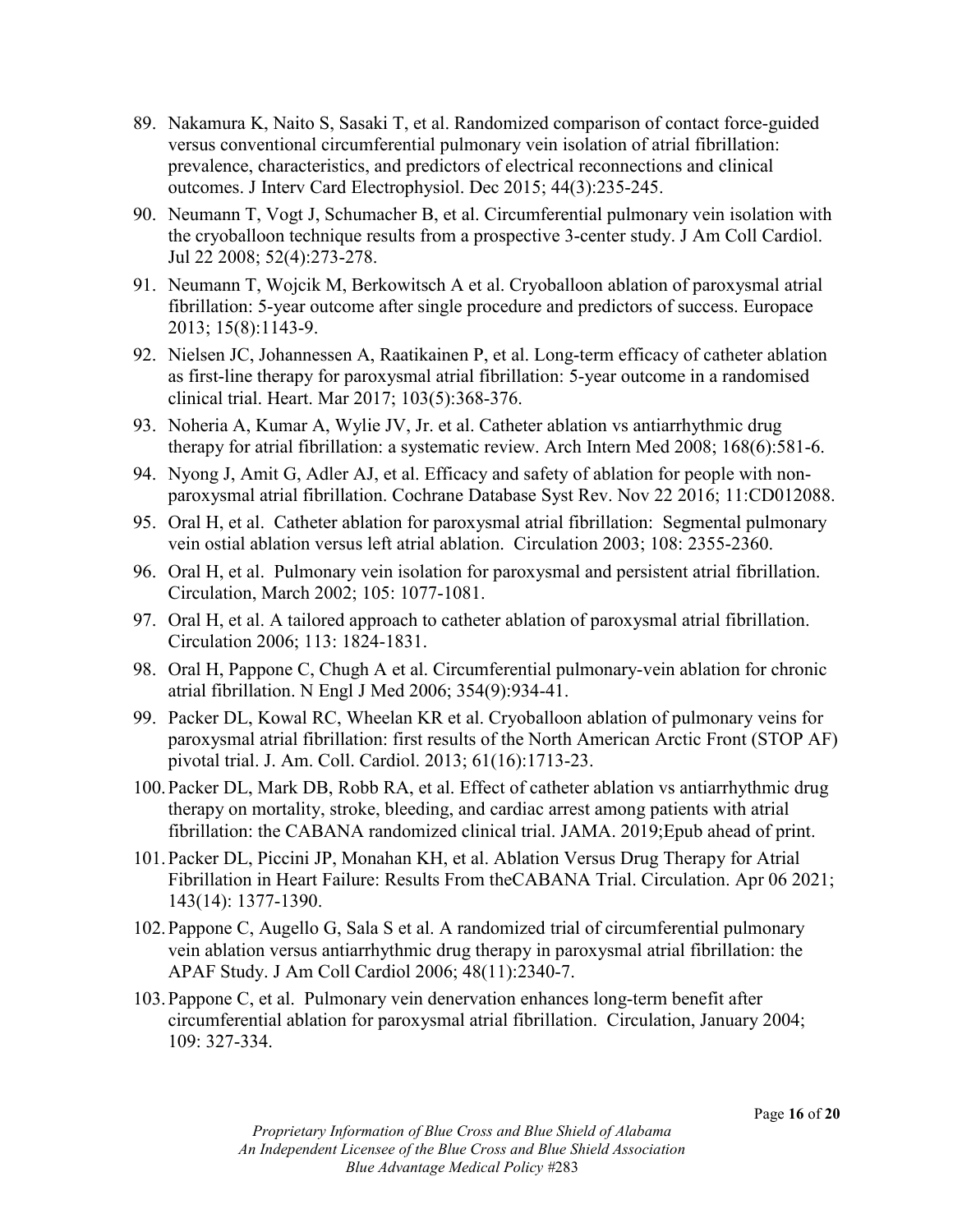- 104.Pappone G, et al. Mortality, morbidity, and quality of life after circumferential pulmonary vein ablation for atrial fibrillation. JACC, July 2003, Vol. 42, No. 2, pp. 185- 197.
- 105.Paylos JM, Hoyt RH, Ferrero C et al. Complete pulmonary vein isolation using balloon cryoablation in patients with paroxysmal atrial fibrillation. Rev. Esp. Cardiol. 2009; 62(11):1326-31.
- 106.Paylos JM, Hoyt RH, Ferrero C, et al. Complete pulmonary vein isolation using balloon cryoablation in patients with paroxysmal atrial fibrillation. Rev Esp Cardiol. Nov 2009; 62(11):1326-1331.
- 107.Pokushalov E, Romanov A, De Melis M et al. Progression of atrial fibrillation after a failed initial ablation procedure in patients with paroxysmal atrial fibrillation: a randomized comparison of drug therapy versus reablation. Circ Arrhythm Electrophysiol 2013; 6(4):754-60.
- 108.Providencia R, Lambiase PD, Srinivasan N, et al. Is there still a role for complex fractionated atrial electrogram ablation in addition to pulmonary vein isolation in patients with paroxysmal and persistent atrial fibrillation? Meta-analysis of 1415 patients. Circ Arrhythm Electrophysiol. Oct 2015; 8(5):1017-1029.
- 109.Reddy VY, Dukkipati SR, Neuzil P, et al. Randomized, controlled trial of the safety and effectiveness of a contact force-sensing irrigated catheter for ablation of paroxysmal atrial fibrillation: results of the TactiCath Contact Force Ablation Catheter Study for Atrial Fibrillation (TOCCASTAR) study. Circulation. Sep 8 2015; 132(10):907-915.
- 110.Saad E, et al. Pulmonary vein stenosis after radiofrequency ablation of atrial fibrillation: Functional characterization, evolution, and influence of the ablation strategy. Circulation, December 2003; 108: 3102-3107.
- 111.Sawhney N, Anousheh R, Chen WC et al. Five-year outcomes after segmental pulmonary vein isolation for paroxysmal atrial fibrillation. Am J Cardiol 2009; 104(3):366-72.
- 112.Schmidt B, Neuzil P, Luik A, et al. Laser balloon or wide-area circumferential irrigated radiofrequency ablation for persistent atrial fibrillation: a multicenter prospective randomized study. Circ Arrhythm Electrophysiol. Dec 2017;10(12).
- 113.Schmidt M, Dorwarth U, Andresen D et al. Cryoballoon versus RF Ablation in Paroxysmal Atrial Fibrillation: Results from the German Ablation Registry. J. Cardiovasc. Electrophysiol. 2014; 25(1):1-7.
- 114.Schmidt M, Dorwarth U, Andresen D, et al. German ablation registry: Cryoballoon vs radiofrequency ablation in paroxysmal atrial fibrillation-One-year outcome data. Heart Rhythm. Apr 2016; 13(4):836-844.
- 115.Scott PA, Silberbauer J, Murgatroyd FD. The impact of adjunctive complex fractionated atrial electrogram ablation and linear lesions on outcomes in persistent atrial fibrillation: a meta-analysis. Europace. Mar 2016; 18(3):359-367.
- 116.Shah RU, Freeman JV, Shilane D et al. Procedural complications, rehospitalizations, and repeat procedures after catheter ablation for atrial fibrillation. J Am Coll Cardiol 2012; 59(2):143-9.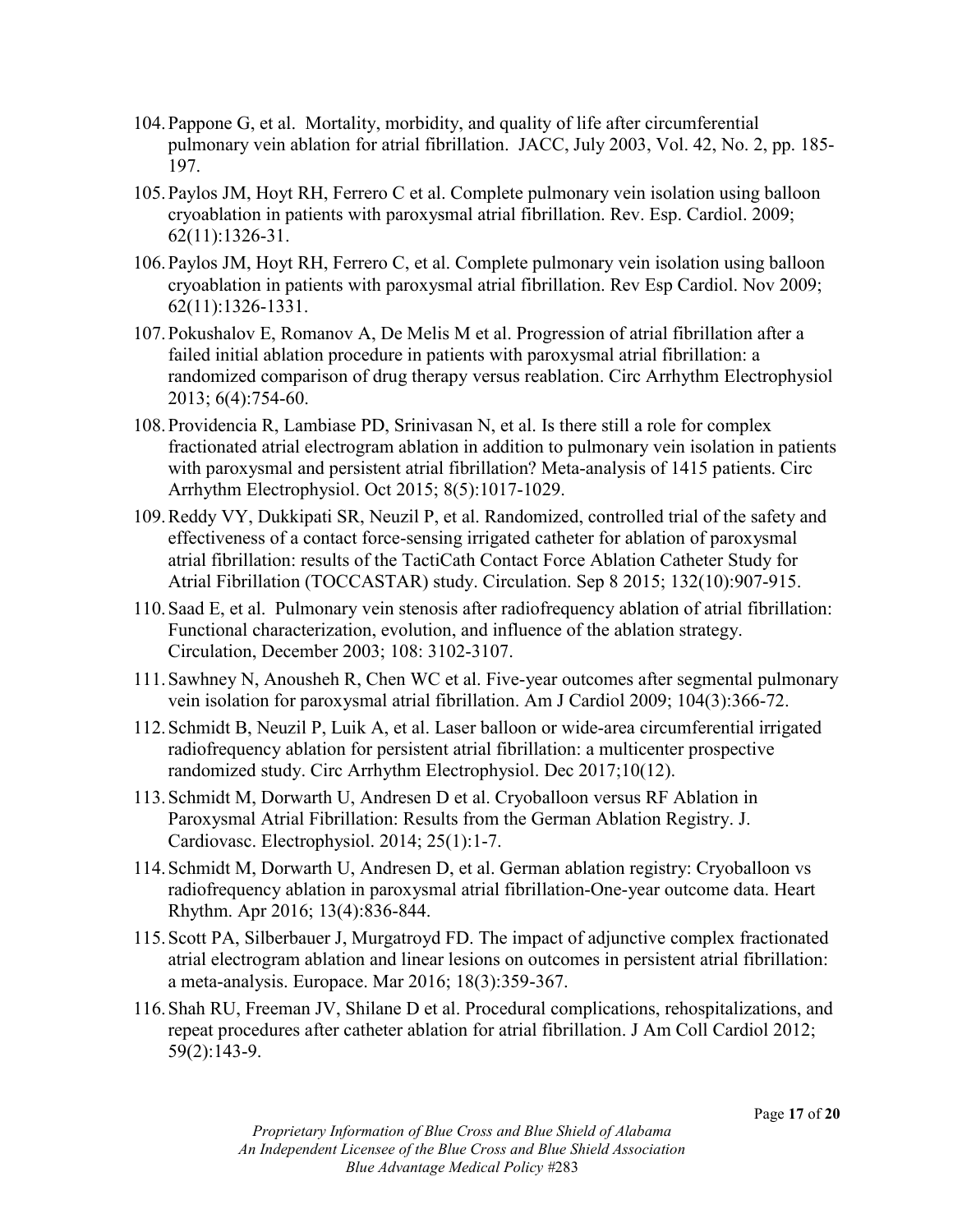- 117.Shemin RJ, Cox JL, Gillinov AM et al. Guidelines for reporting data and outcomes for the surgical treatment of atrial fibrillation. Ann Thorac Surg 2007; 83(3):1225-30.
- 118.Shi LZ, Heng R, Liu SM, et al. Effect of catheter ablation versus antiarrhythmic drugs on atrial fibrillation: A meta-analysis of randomized controlled trials. Exp Ther Med. Aug 2015; 10(2):816-822.
- 119.Snow V, Weiss KB, LeFevre M et al. Management of newly detected atrial fibrillation: a clinical practice guideline from the American Academy of Family Physicians and the American College of Physicians. Ann Intern Med 2003; 139(12):1009-17.
- 120.Squara F, Zhao A, Marijon E, et al. Comparison between radiofrequency with contact force-sensing and second-generation cryoballoon for paroxysmal atrial fibrillation catheter ablation: a multicentre European evaluation. Europace. May 2015; 17(5):718- 724.
- 121.Stabile G, Bertaglia E, Senatore G et al. Catheter ablation treatment in patients with drugrefractory atrial fibrillation: a prospective, multi-centre, randomized, controlled study (Catheter Ablation For The Cure Of Atrial Fibrillation Study). Eur Heart J 2006; 27(2):216-21.
- 122.Su W, Orme GJ, Hoyt R, et al. Retrospective review of Arctic Front Advance Cryoballoon Ablation: a multicenter examination of second-generation cryoballoon (RADICOOL trial). J Interv Card Electrophysiol. Apr 2018;51(3):199-204.
- 123.Takigawa M, Takahashi A, Kuwahara T, et al. Long-term follow-up after catheter ablation of paroxysmal atrial fibrillation: the incidence of recurrence and progression of atrial fibrillation. Circ Arrhythm Electrophysiol. Apr 2014; 7(2):267-273.
- 124.Teunissen C, Kassenberg W, van der Heijden JF, et al. Five-year efficacy of pulmonary vein antrum isolation as a primary ablation strategy for atrial fibrillation: a single-centre cohort study. Europace. Feb 2 2016.
- 125.Theis C, Konrad T, Mollnau H, et al. Arrhythmia termination versus elimination of dormant pulmonary vein conduction as a procedural end point of catheter ablation for paroxysmal atrial fibrillation: a prospective randomized trial. Circ Arrhythm Electrophysiol. Oct 2015; 8(5):1080-1087.
- 126.Tzou WS, Marchlinski FE, Zado ES et al. Long-term outcome after successful catheter ablation of atrial fibrillation. Circ Arrhythm Electrophysiol 2010; 3(3):237-42.
- 127.Vaidya K, Arnott C, Russell A, et al. Pulmonary Vein Isolation Compared to Rate Control in Patients with Atrial Fibrillation: A Systematic Review and Meta-analysis. Heart Lung Circ. Aug 2015; 24(8):744-752.
- 128.Van Belle Y, Janse P, theuns D, et al. One year follow-up after cryoballoon isolation of the pulmonary veins in patients with paroxysmal atrial fibrillation. Europase 2008; 10:1270-6.
- 129.Verma A, Jiang CY, Betts TR, et al. Approaches to catheter ablation for persistent atrial fibrillation. N Engl J Med. May 7 2015; 372(19):1812-1822.
- 130.Vogt J, Heintze J, Gutleben KJ et al. Long-term outcomes after cryoballoon pulmonary vein isolation: results from a prospective study in 605 patients. J. Am. Coll. Cardiol. 2013; 61(16):1707-12.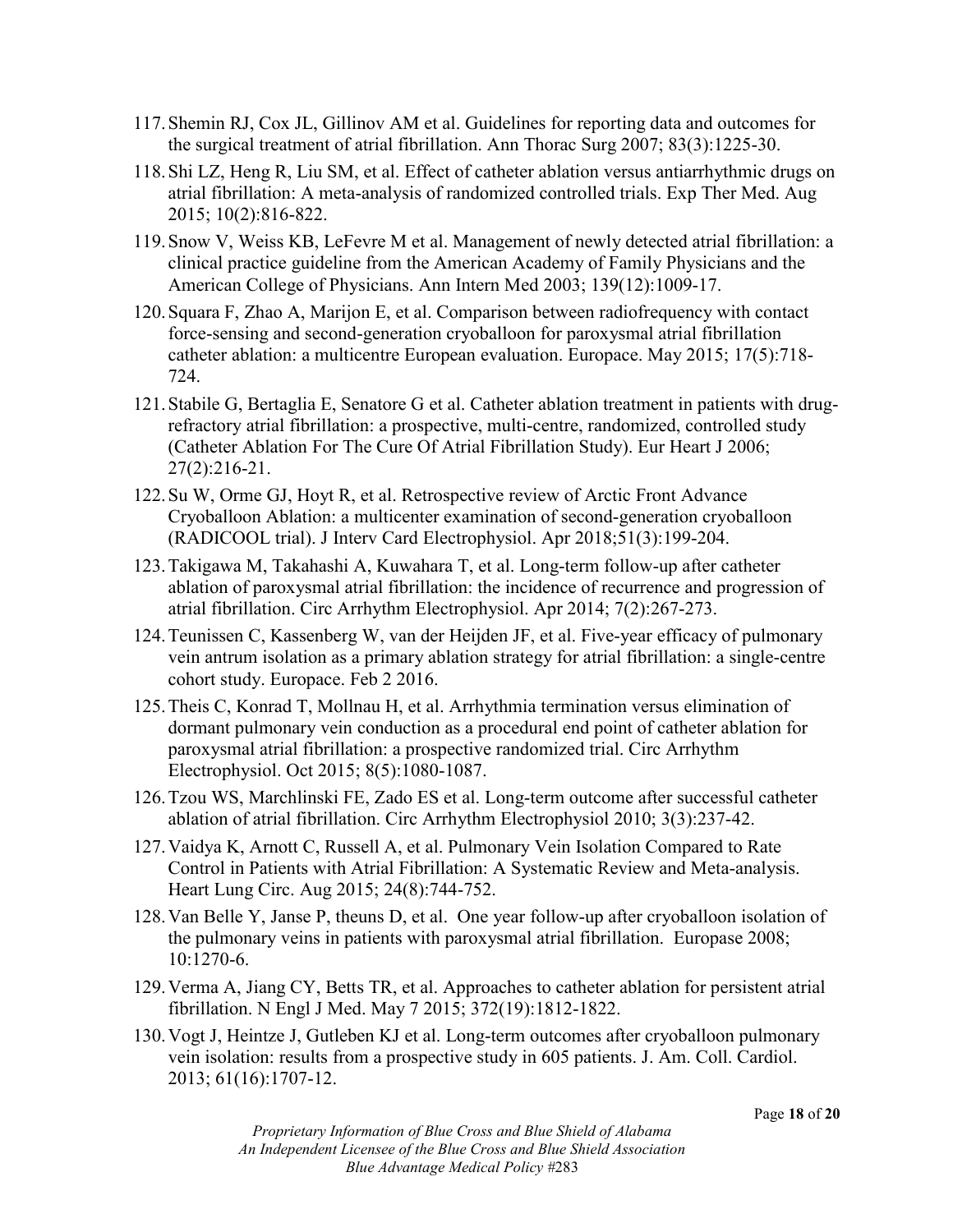- 131.Waldo AL, Wilber DJ, Marchlinski FE et al. Safety of the open-irrigated ablation catheter for radiofrequency ablation: safety analysis from six clinical studies. Pacing Clin. Electrophysiol. 2012; 35(9):1081-9.
- 132.Wasserlauf J, Pelchovitz DJ, Rhyner J, et al. Cryoballoon versus radiofrequency catheter ablation for paroxysmal atrial fibrillation. Pacing Clin Electrophysiol. Apr 2015; 38(4):483-489.
- 133.Wazni OM, et al. Circumferential pulmonary-vein ablation for atrial fibrillation. NEJM, May 2006, Vol. 354, No. 21, pp. 2289-2291.
- 134.Wazni OM, et al. Radiofrequency ablation vs. antiarrhythmic drugs as first-line treatment of symptomatic atrial fibrillation: A randomized trial. JAMA, June 2005; 293(21): 2634-2640.
- 135.Wazni OM, Dandamudi G, Sood N, et al. Cryoballoon Ablation as Initial Therapy for Atrial Fibrillation. N Engl J Med. Jan 282021; 384(4): 316-324.
- 136.Wazni OM, Marrouche NF, Martin DO et al. Radiofrequency ablation vs antiarrhythmic drugs as first-line treatment of symptomatic atrial fibrillation: a randomized trial. JAMA 2005; 293(21):2634-40.
- 137.Weerasooriya R, Khairy P, Litalien J et al. Catheter ablation for atrial fibrillation: are results maintained at 5 years of follow-up? J Am Coll Cardiol 2011; 57(2):160-6.
- 138.Wilber DJ, Pappone C, Neuzil P et al. Comparison of antiarrhythmic drug therapy and radiofrequency catheter ablation in patients with paroxysmal atrial fibrillation: a randomized controlled trial. JAMA 2010; 303(4):333-40.
- 139.Wood MA and Ellenbogen KA. Catheter ablation of chronic atrial fibrillation—the gap between promise and practice. NEJM, March 2006; 354: 967-969.
- 140.Xu J, Huang Y, Cai H, et al. Is cryoballoon ablation preferable to radiofrequency ablation for treatment of atrial fibrillation by pulmonary vein isolation? A meta-analysis. PLoS One. 2014; 9(2):e90323.
- 141.Zhu M, Zhou X, Cai H, et al. Catheter ablation versus medical rate control for persistent atrial fibrillation in patients with heart failure: A PRISMA-compliant systematic review and meta-analysis of randomized controlled trials. Medicine (Baltimore). Jul 2016; 95(30):e4377.
- 142.Zhuang Y, Yong YH, Chen ML. Updating the evidence for the effect of radiofrequency catheter ablation on left atrial volume and function in patients with atrial fibrillation: a meta-analysis. JRSM Open. Mar 2014; 5(3):2054270414521185.

## **POLICY HISTORY:**

Adopted for Blue Advantage, January 2007 Available for comment January 31-March 9, 2007 Medical Policy Group, September 2009 Available for comment September 18-November 2, 2009 Medical Policy Group, October 2012 Available for comment